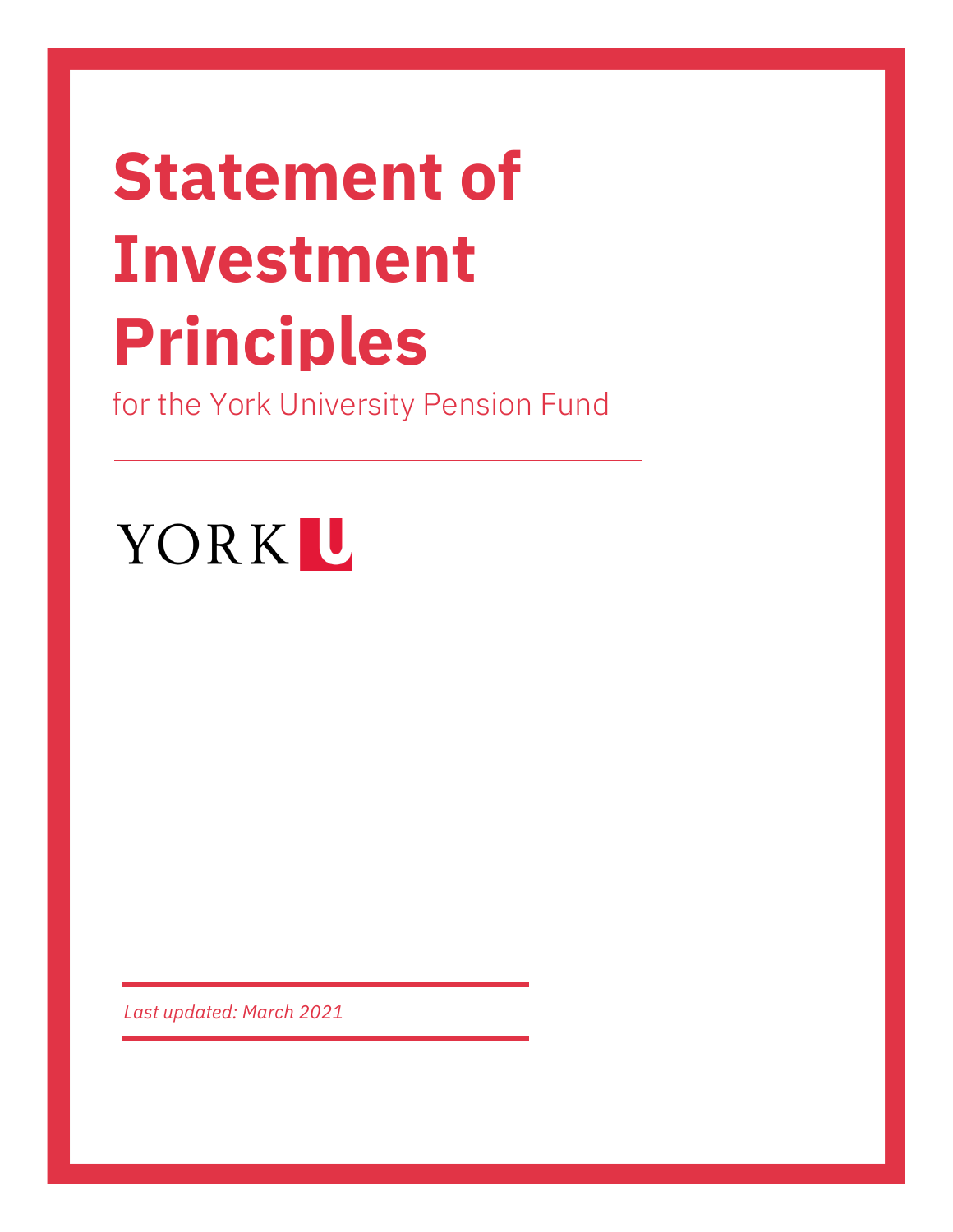# <span id="page-1-0"></span>Executive Summary

This Statement of Investment Principles documents the overall investment management strategy to help ensure a sustainable York University Pension Fund for its members. This document sets forth the following and associated rationale:

### Investment policy principles:

- **POLICY ASSET ALLOCATION:** 40% lability-hedging assets; 60% returnseeking assets.
- **ASSET MIX POLICY:** use the same asset mix for active and retired members.
- **MINIMUM TARGET ALLOCATION:** No more than 20% of the portfolio will be invested in Non-Traditional Credit or Real Assets.
- **REBALANCING:** Cash flows will be applied to maintain the balanced ratio per the policy, unless doing so may create liquidity constraints.
- **PUBLIC MARKET EQUITIES:** A diversified portfolio that includes actively managed global equities is expected to reduce risk while outperforming its benchmarks.
- **PRIVATE EQUITY:** The current Fund structure is not currently supportive of an allocation to private equity.
- **TRADITIONAL FIXED INCOME:** The Fund will have a meaningful policy allocation to investment-grade fixed income investments that will be used primarily for risk management purposes.
- **NON-TRADITIONAL CREDIT:** The Fund will have a meaningful policy allocation to non-traditional credit which will be used primarily for risk management and return purposes.
- **REAL ASSETS:** Non-public market investment allocations will include Real  $\mathbf{S}^{\text{max}}$ Estate, Infrastructure and other similar investments, but not Agriculture or Timberland at this time.
- **CASH:** The asset mix policy will not include an allocation to cash.
- **HEDGE FUNDS:** The asset mix policy will not include an allocation to hedge funds.

# Implementation strategy principles

**LEVERAGE:** The fund will not directly borrow money to make investments, unless appropriate; and if so, only if there is no possibility of losing more than the amount of the Fund's investment in that specific vehicle.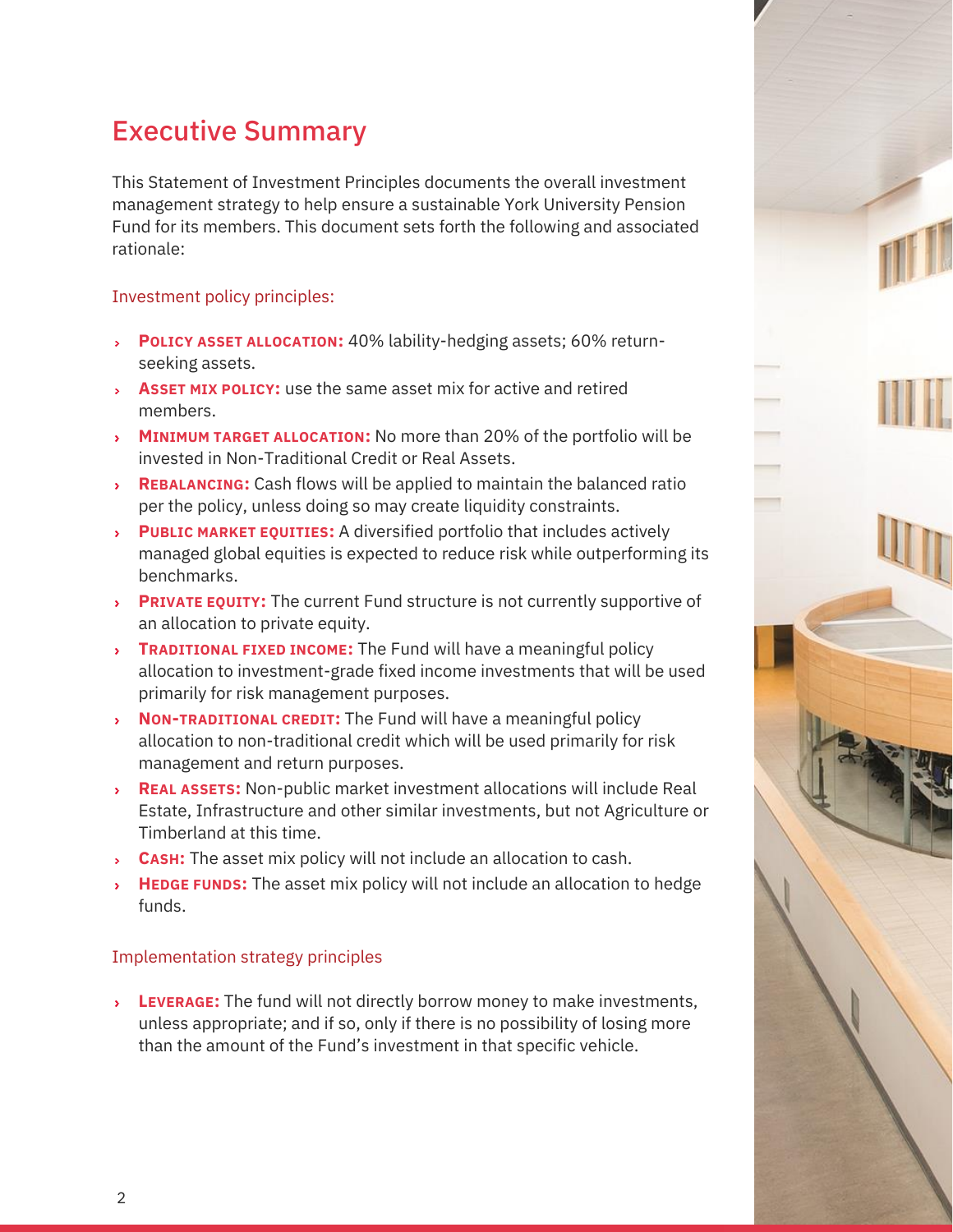- **CURRENCY HEDGING:** The Fund will passively hedge 100% of the foreign fixed income portfolio, 50% of the foreign Real Asset exposure and 0% of foreign equities.
- **SUSTAINABLE INVESTING:** The Fund will consider the key ESG (environmental, social and governance) aspects that may affect sustainable long-term growth.
- **SECURITIES LENDING:** The Fund will not participate in a securities lending program for separately managed (segregated) mandates.
- **DERIVATIVES:** Derivatives may be used, with proper expertise and oversight, to create positions and exposures that are consistent with these Principles.

#### Manager structure principles

- **INTERNAL/EXTERNAL FUND MANAGEMENT:** The Fund will use external money management services and not create its own internal manager structure.
- **SELECTION AND EVALUATION PROCESS FOR MANAGERS:** The selection and evaluation process will focus on a detailed assessment of both quantitative and qualitative factors in reviewing managers for all of the desired mandates.
- **POOLED VS. SEGREGATED VEHICLES:** In general, pooled funds will be used for public market mandates, unless there are restrictions, in which case a segregated vehicle may be a reasonable choice.
- **ACTIVE AND PASSIVE FUND MANAGEMENT:** The Fund will have an orientation toward active fund management; however, passive fund management may be used on a limited basis.
- **SPECIALTY FUND MANAGEMENT:** The Fund will use primarily specialty fund management in conjunction with the maintenance of a disciplined rebalancing policy so that the asset mix does not drift.
- **INVESTMENT STYLE AND FUND MANAGERS:** In general, active managers will be retained with an absolute return bias (instead of a benchmark or tracking-error focus).

#### Ongoing monitoring principles

- **MEASUREMENT PERIOD:** For publicly traded or liquid investments, performance will be assessed over rolling four-year periods, and reviewed on a quarterly basis. Illiquid investments will be evaluated following two years' worth of investment performance and for periods of not less than two years.
- **BENCHMARKS:** A benchmark target, along with the real rate of return target will be the primary tools for assessment at the Fund level. Appropriate benchmarks will be identified for the Fund and for each asset class and manager mandate.
- **MANDATE COMPLIANCE:** All of the Fund's managers will be monitored against the parameters outlined in their segregated or pooled funds' investment policies.
- **TRANSPARENCY AND REPORTING OF LEVERAGE:** The amount of the Fund's capital allocated to each asset class, investment manager and product shall be disclosed at least quarterly. The Fund will only invest in products which provide timely transparency of the underlying investments and the level of leverage employed.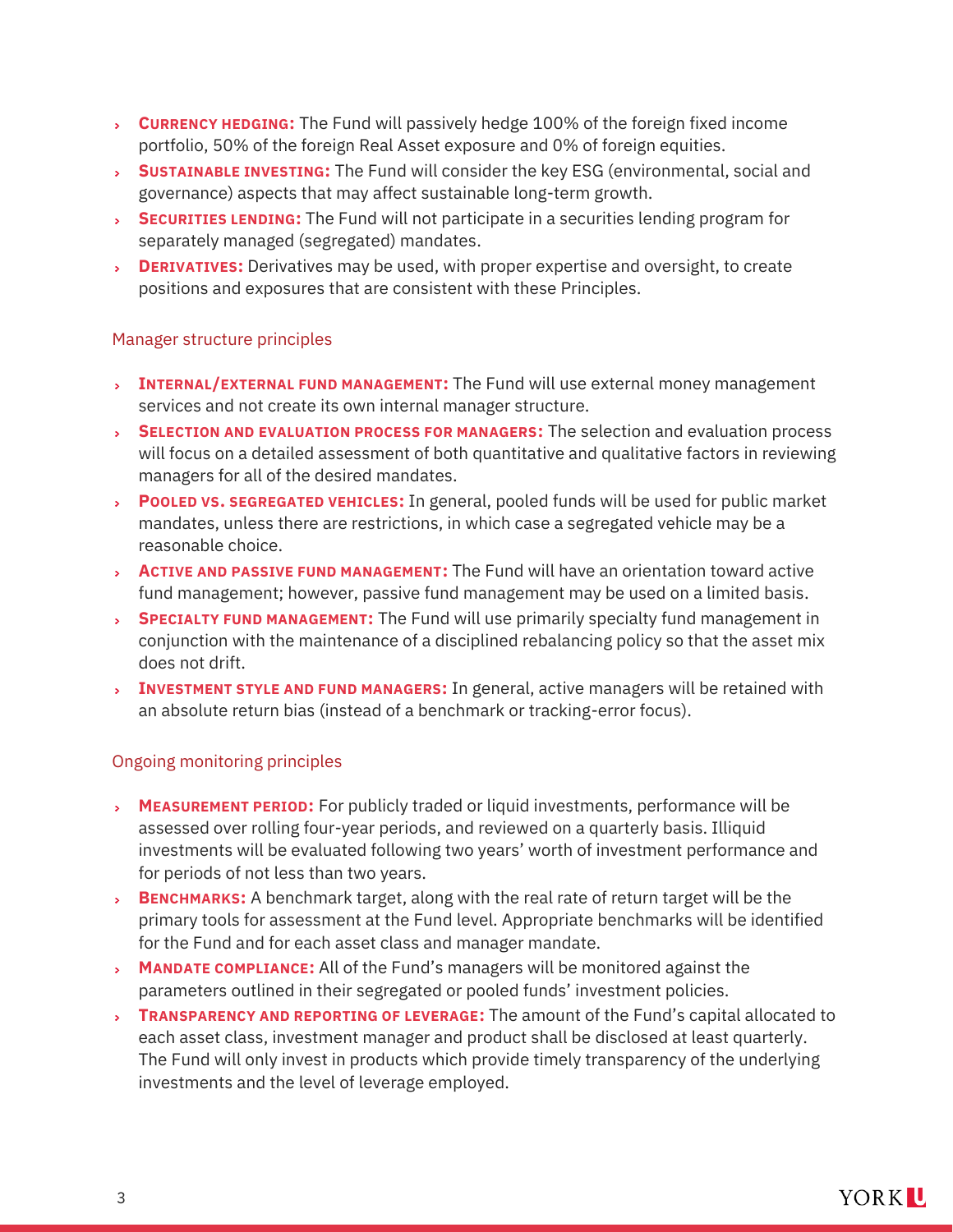# **Table of contents**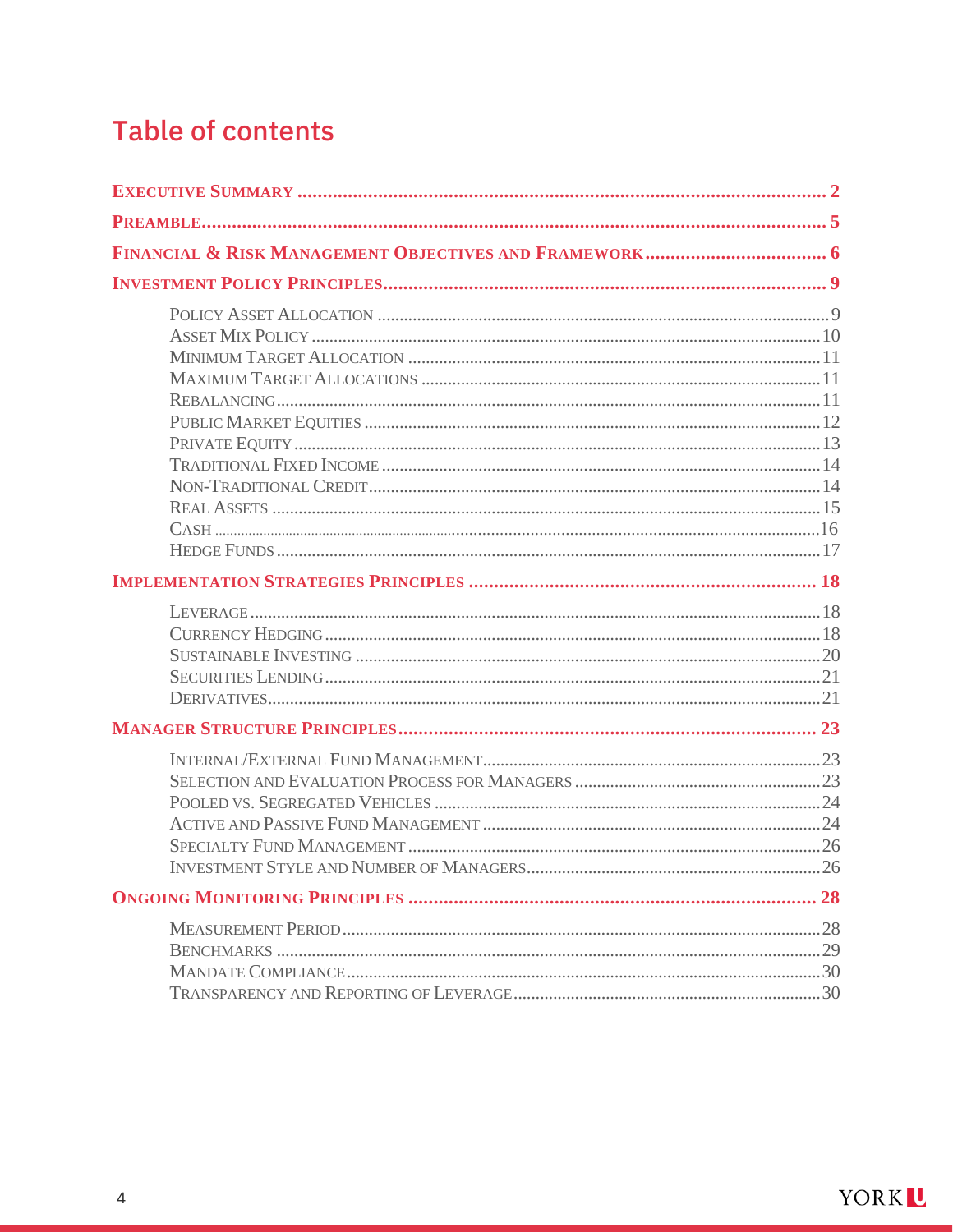# <span id="page-4-0"></span>Preamble

The purpose of this Statement of Investment Principles (the "Principles") is to set forth and document the underlying principles that form the basis for the overall investment strategy, including the policy asset mix and the implementation approach of the York University Pension Fund (the "Fund"). The identification and documentation of the assumptions made in developing the investment strategy contributes to a better understanding of the core investment principles that support the investment portfolio.

Together with the Statement of Investment Policies and Procedures (the "SIP&P"), the investment manager agreements and mandates, these Principles contribute toward the prudent and effective management and governance of the Fund, and forms part of the risk management framework. Although these Principles serve as input to the SIP&P, where there is a conflict between the Principles and the SIP&P, the SIP&P shall override this document. The Principles are solely for the internal use of York University, the Pension Fund Investment Committee (PFIC), the Pension Fund Board of Trustees (BoT), and the members of the York University Pension Plan.

It is intended that the Principles will constitute a working document and will be reviewed by the PFIC and confirmed or amended, as needed by the BoT on a periodic basis. This will help ensure that the document continues to reflect the values the PFIC and the BoT believe are appropriate to prudently invest the Fund. At a minimum, the Principles should be reviewed in the context of each asset mix review exercise carried out for the York University Pension Plan (the "Plan") and should be confirmed or amended, as appropriate.

The Principles are grouped into four sections: **investment policy**, implementation strategies, manager structure, and ongoing monitoring. Each section identifies several principles, with a risk

*Investment Policy:* The particular asset classes selected and the target allocation of assets in a portfolio to these asset classes.

statement of the principle and the underlying rationale for its adoption.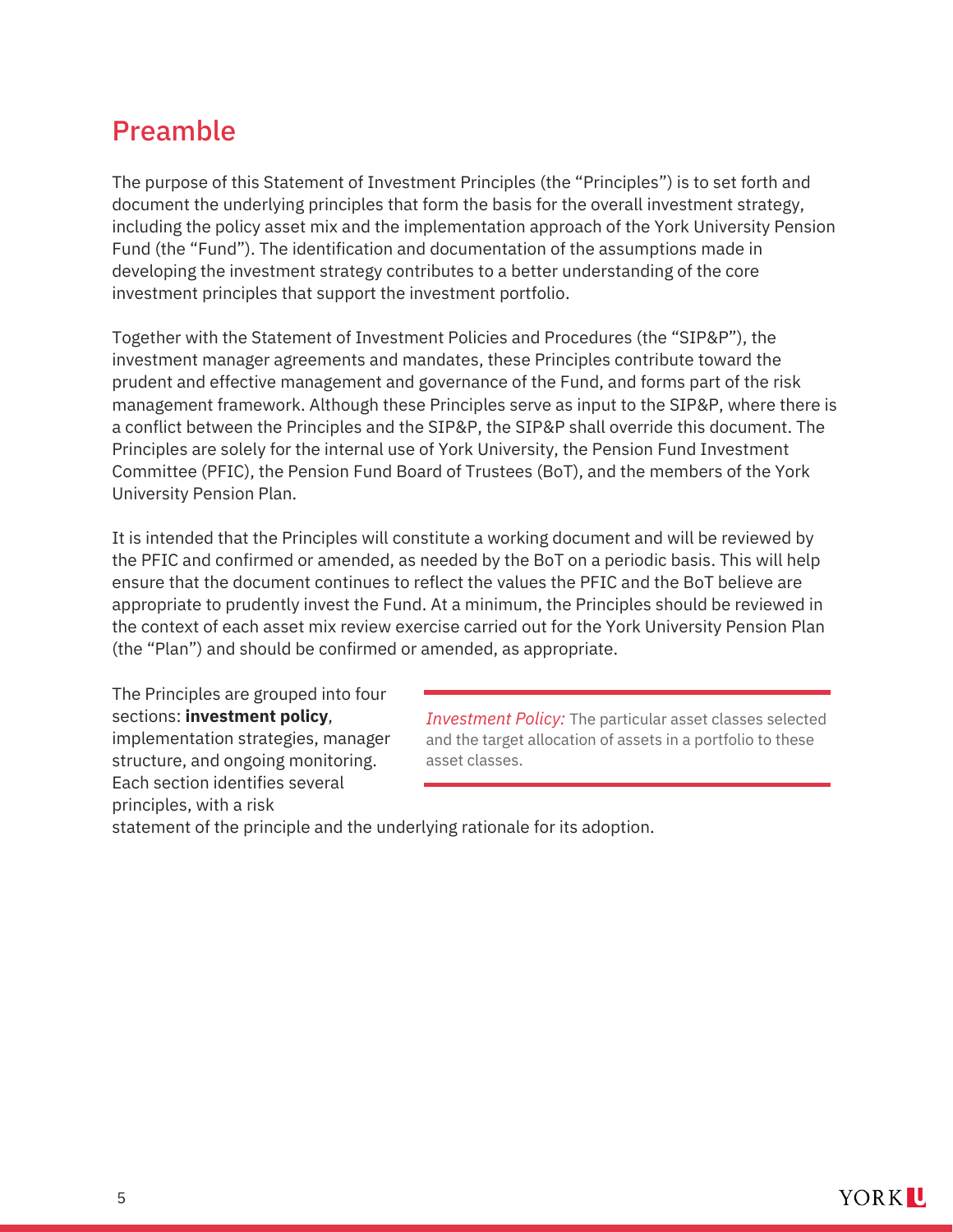# <span id="page-5-0"></span>Financial & Risk Management Objectives and Framework

All investment decisions must be made to ensure that the Fund is appropriately invested to meet the Plan's obligations over the long term. This fiduciary objective must always be paramount in considering whether specific approaches are optimal. **Fiduciaries** include the BoT, PFIC and also York University, as Plan Administrator. Maintaining full funding on a going concern valuation measure is an appropriate fiduciary objective.

The **hybrid** nature of the Plan creates investment challenges for the Fund. Unlike either a traditional **defined benefit** or **defined contribution** plan, the determination of the pension benefit levels at retirement is dependent upon Fund returns, as well as factors such as salary and years of service. In addition, pensioners may receive future increases, depending on the future Fund returns.

The Fund will be appropriately diversified to manage and reduce **volatility** and protect returns in declining markets and provide a stable level of investment returns for an acceptable level of **risk**. This investment philosophy is consistent with high quality investments, downside protection, and diversification.

*Fiduciary:* Person or entity who acts for the benefit and on behalf of another person or group of persons. A fiduciary holds a legally enforceable position of trust.

*Hybrid:* Refers to a pension plan that combines certain characteristics of defined benefit plans with certain characteristics of defined contribution plans.

*Defined Benefit (DB):* Pension arrangement where the benefits payable to members are clearly specified, usually as a percentage of salary at, or near, retirement. The contributions that are required to ensure that this commitment can be met will vary depending on the plan's investment and demographic experience and the benefits to be provided. The employer bears the investment risk in such an arrangement.

*Defined Contribution (DC):* Pension or savings arrangement where the rate of contribution paid by the employer and/or the employee is defined (usually a percentage of salary). The benefits paid to members will depend on the contributions paid into the plan on behalf of the member, the investment return earned on those contributions and the terms available at retirement for converting the fund into a pension. The employee bears the investment risk in such an arrangement. Also known as money purchase or capital accumulation.

*Volatility:* The variability of the price of a security, portfolio, or investment returns; typically expressed as **standard deviation.** 

*Standard Deviation:* A measure of the dispersion of a set of numbers around the average. In a regression analysis (which assumes a normal distribution), 68% of the data points fall between 1 standard deviation below the average and 1 standard deviation above. Standard deviation is frequently used as a measure of risk.

Managing these key financial objectives requires the adoption of a long-term approach to reviewing investment manager performance, as both the long-term result achieved over an entire market cycle and the pattern in which results are delivered within the market cycle are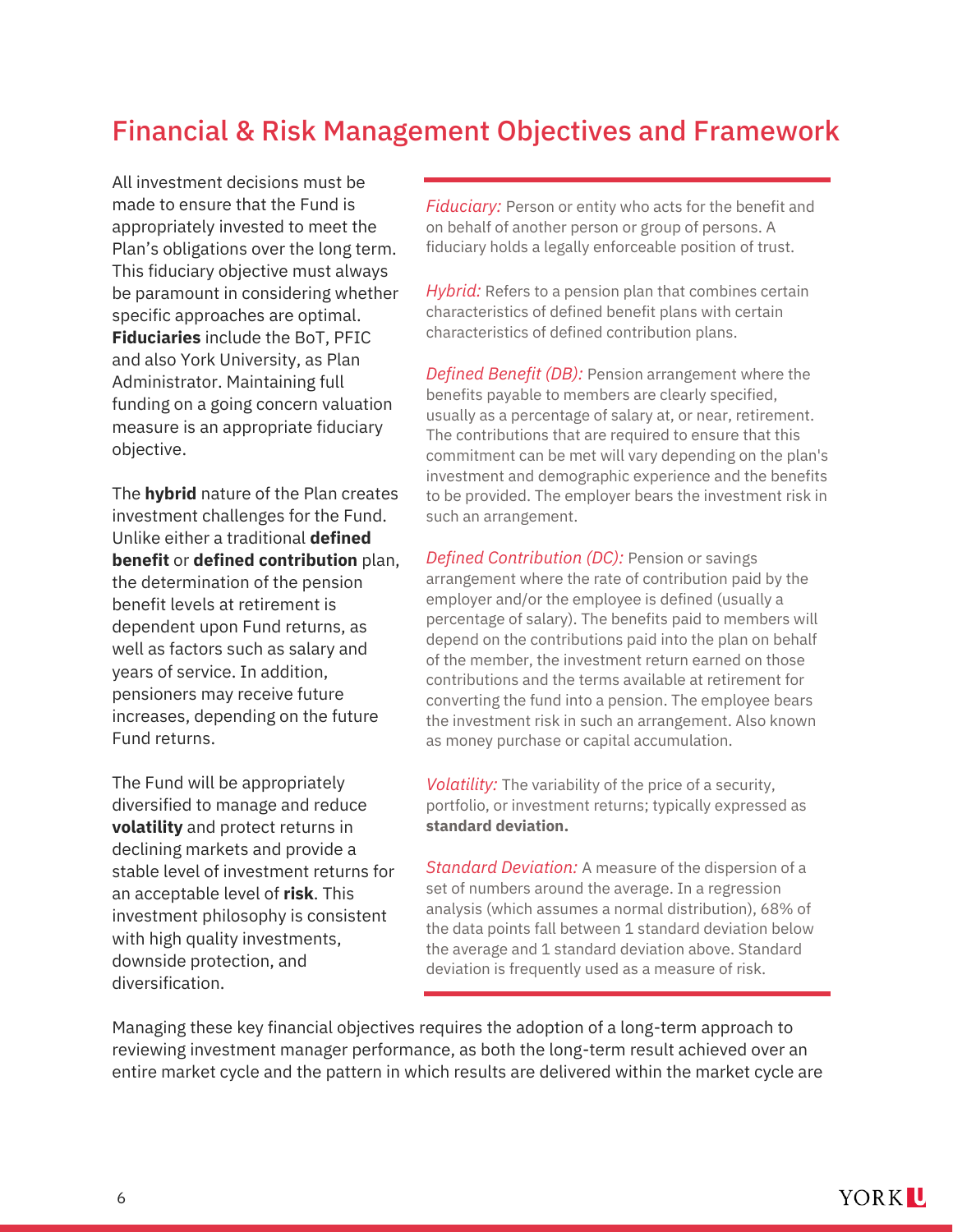important factors in achieving the objectives. These risk management principles led to the development of an asset mix and other policies designed to achieve these objectives.

The risk-management framework brings an additional lens to managing the risk/reward trade offs of investing, informing investment decisions by considering risk from a macro, fund, **asset class** and manager-level perspective. Sustainability and other Environmental, Social and Governance (ESG) factors will be considered when assessing the many different risks within the riskmanagement framework. Both qualitative and quantitative factors may be considered throughout the process.

*Risk:* Unless otherwise specified, in this context risk refers to the volatility of returns.

*Asset Class:* A segment of the investment opportunity set, such as cash, fixed income, equities, real estate, infrastructure, and **commodities.**

*Commodities:* A tangible substance, such as food, grains, metals, oil and gas, etc., which investors buy or sell through futures contracts.

*Asset Mix or Asset Allocation:* Distribution of investments across categories of assets, such as cash, equities and fixed income. Asset allocation affects both risk and return and is a central concept in financial planning and investment management.

Macro risks are external factors

which may impact long-term investment performance and opportunities and includes influences such as political risks, macroeconomic factors, geopolitical events and climate change. These long-term themes are considered when assessing new asset classes, or reassessing the strategic asset mix and may directly, or indirectly influence the investment biases in the Fund.

Fund level risk analysis considers how the overall Fund is evolving compared to the desired risk and return profile over the long-term. The Fund is constructed with complementary asset classes to smooth the long-term performance and to preserve capital in challenging markets. When establishing the Fund's asset mix, the diversification benefits of combining multiple asset classes are considered, as well as the practical aspects of minimizing complexity to the Fund and over-diversification. The return and volatility at the Fund level within the context of the overall **asset allocation** objectives are continually assessed.

Asset class level risk is assessed over the longer term and market cycles. The Fund's Investment Policy is developed from long-term target return and volatility assumptions based on capital market outlooks for each asset class. Asset class returns are periodically reassessed versus the long-term assumptions to ensure the Fund remains on track to meet its long-term objectives and identify any areas that may warrant reassessment.

Manager-level risk considers each individual investment manager's return and risk profile, compared to expectations and their stated goals to identify issues before they manifest within the Fund's performance. In addition to closely monitoring the performance of individual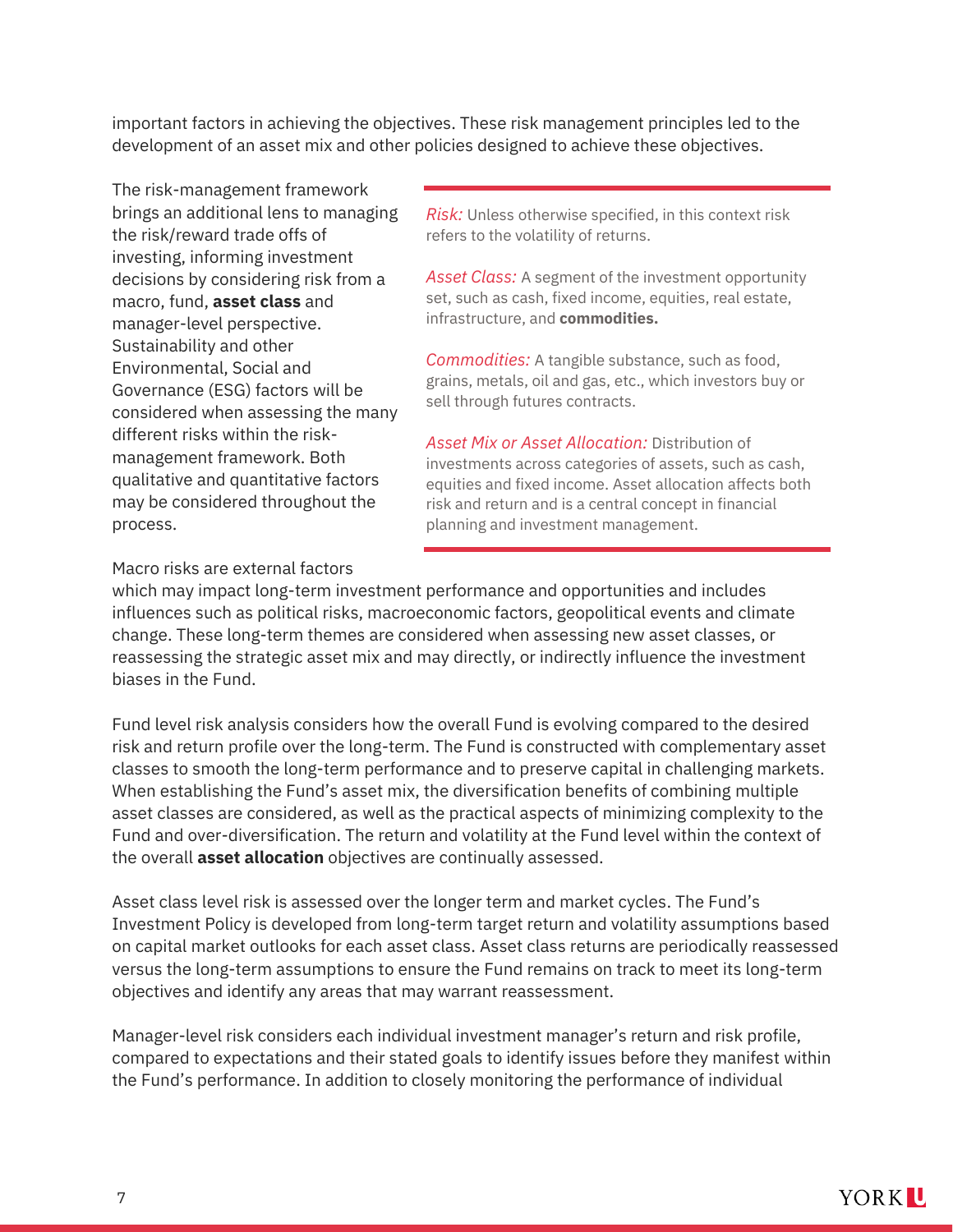managers, regular updates are received on the qualitative aspects of the managers that may affect their ability to deliver on the mandate for which they were hired.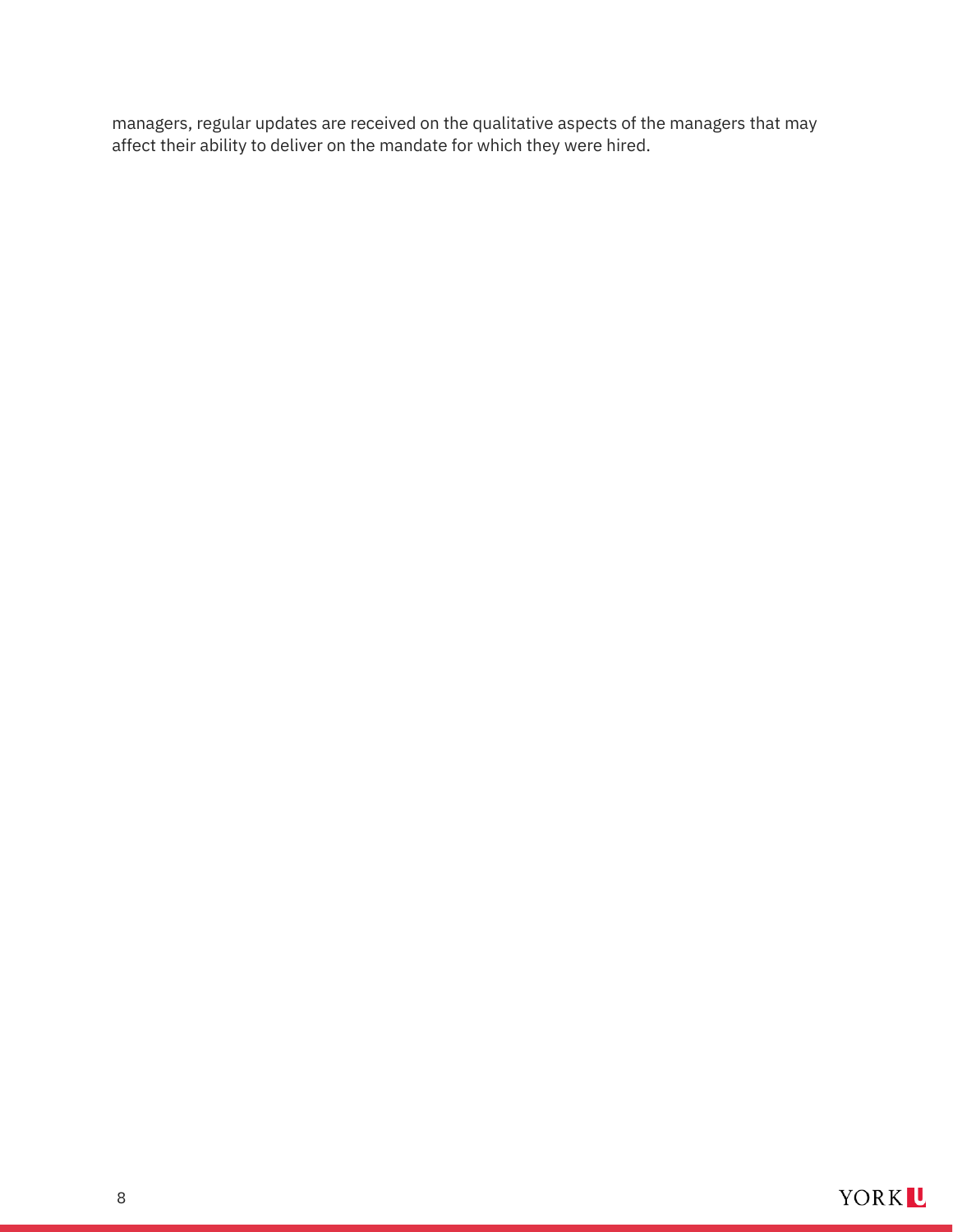# <span id="page-8-0"></span>Investment Policy Principles

# <span id="page-8-1"></span>Policy Asset Allocation

#### Principle

The policy asset allocation is 40% **liability-hedging assets** and 60% **return-seeking assets** and is diversified by asset class, investment managers and style. The policy asset allocation will formally be reviewed every four to five years, by conducting an asset allocation study.

#### Rationale

The nature of York's hybrid pension plan design means the Fund must balance the University's resources with the fiduciary responsibility of

*Liability-Hedging Assets:* These assets partially hedge the Plan liabilities. In general, they have similar characteristics to the Plan's liabilities and will respond to movements in interest rates and inflation in directionally the same manner as the liabilities.

*Return-Seeking Assets:* These assets are used to improve the funded ratio of the Plan. These assets may react differently than the underlying liabilities to different economic stimuli, and over a market cycle are expected to generate positive returns for the Fund, and add value relative to a relevant benchmark.

managing the pension liabilities. The Fund is targeting an appropriate long-term risk-adjusted return while managing its "mismatch risk", which is reflected in the different way the Fund and the Plan's liabilities react to economic conditions (particularly changing interest rates).

The Fund is exposed to a variety of investment risks through its investment in the capital markets. The return target and mismatch risk must consider the Fund's returns relative to the level of risk required to achieve the desired outcomes. The policy asset allocation sets out the long-term strategic allocation to different asset classes that the fiduciaries believe is most likely to appropriately manage these risks and achieve the financial objectives.

In managing risk, the asset classes are categorized within two broad groups: liability-hedging assets and return-seeking assets. The proportion invested in each category and the use of different asset classes within each category attempts to best manage the risk/reward tradeoffs. Some asset classes, such as **Real Estate** and **Infrastructure**, have characteristics of both liabilityhedging and return-seeking assets.

*Real Estate:* Property in land, building or housing, as distinct from personal property (e.g., cars); also known as physical property to distinguish itself from property trusts.

*Infrastructure:* Physical structures and networks that provide essential services to society, including oil and gas pipelines, electric transmission and distribution facilities, water distribution facilities, toll roads, airports, prisons, hospitals and so on.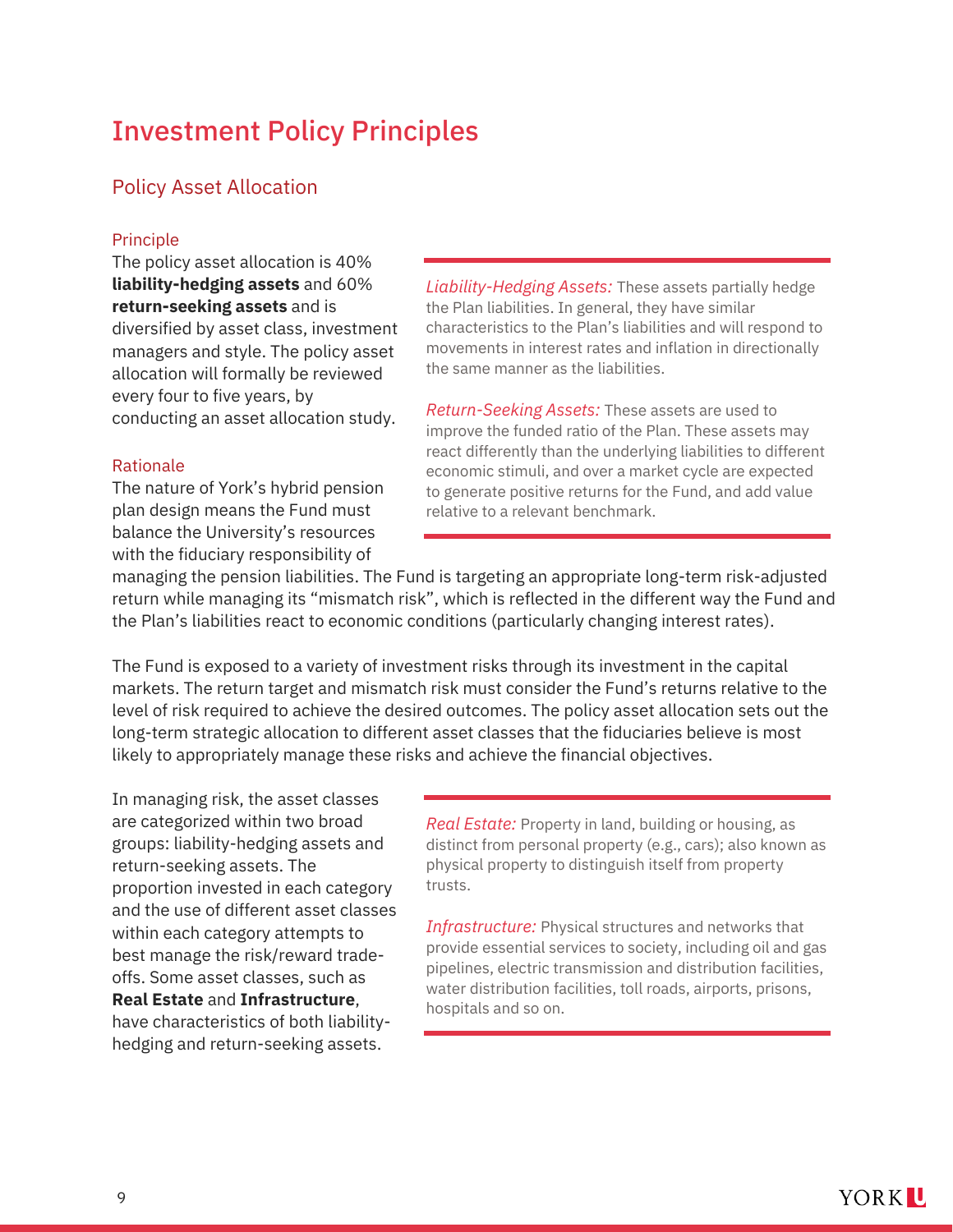The following diagram provides a depiction of the thought processes involved in allocating assets:



Within the return-seeking category, investment risk should be managed by investing in several different asset classes that provide diversification in their response to different economic stimuli. The liability-hedging asset classes provide some protection against movements in interest rates and will move directionally with the liabilities as interest rates change.

Asset allocation studies review the expected future performance of the policy asset allocation under a wide variety of forward-looking economic scenarios and to determine whether a change in policy mix is likely to improve the financial performance of the Fund. In addition, qualitative discussions – which incorporate items such as implementation considerations, capital markets observations and expectations, and economic trends – will impact the outcome of the asset allocation study.

# <span id="page-9-0"></span>Asset Mix Policy

# Principle

The same asset mix will be maintained for all assets of the Fund, i.e., the asset mix will be the same for active and retired members, and individuals will not be able to choose their own asset mix. The same rate will be used to credit interest for all Plan members.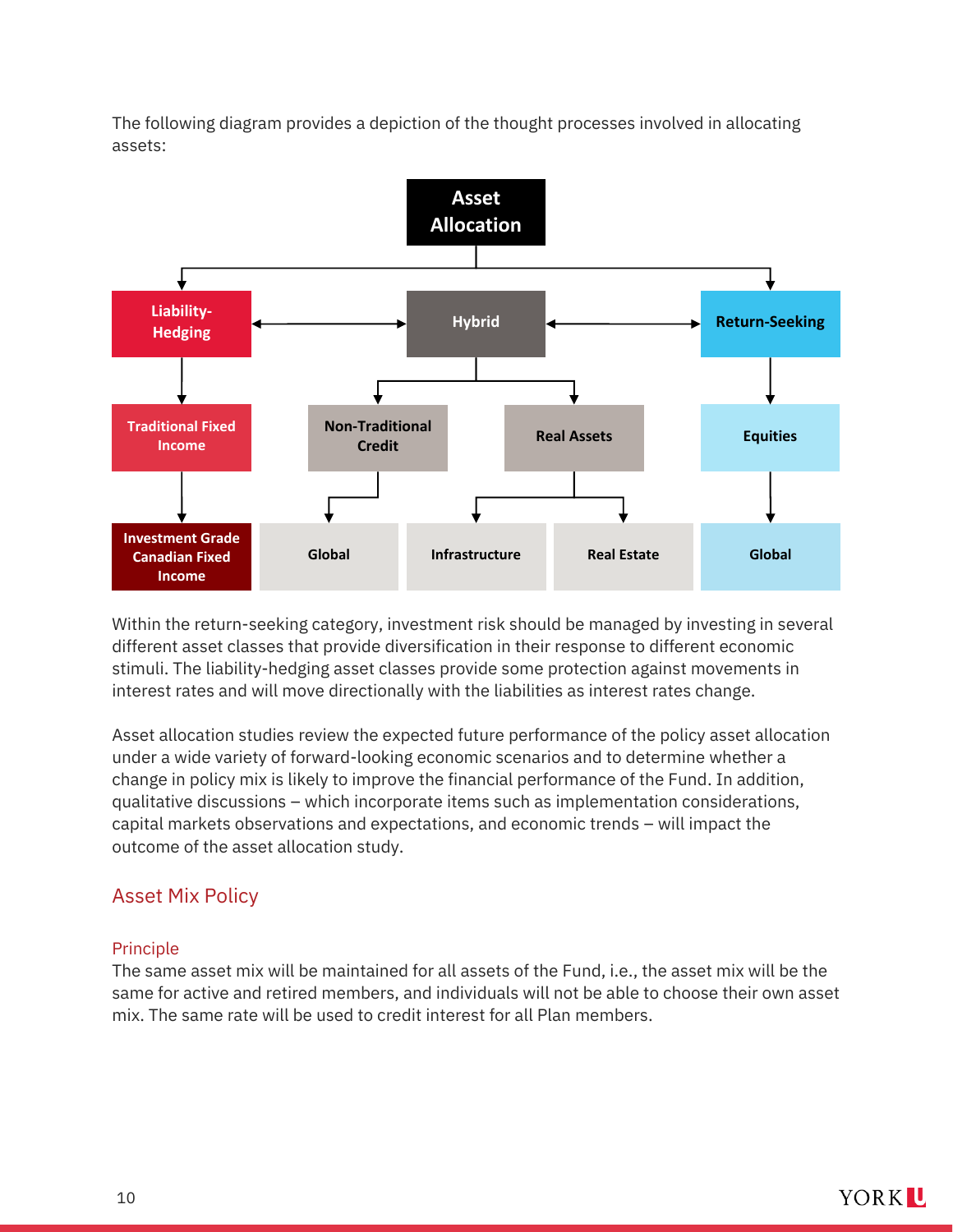#### Rationale

The Plan text does not contemplate different asset mixes for different Fund purposes (e.g., for the provision of retirement and termination benefits vs. the crediting of annual interest on member contributions, nor for members of different ages and/or risk profiles).

# <span id="page-10-0"></span>Minimum Target Allocation

#### **Principle**

For any asset class in which the Fund invests, the target allocation will be at least 5%.

#### Rationale

If the allocation to an asset class is less than 5%, the return, or risk mitigation, impact on the Fund is expected to be insufficient to outweigh the additional resource commitment for manager selection and monitoring. Also, for many types of investments, the level of fees relative to the amount of the investment decreases when the amount of the investment increases.

# <span id="page-10-1"></span>Maximum Target Allocations

#### Principle

No more than 20% of the portfolio will be invested in **Non-Traditional Credit** or **Real Assets**.

#### Rationale

Non-Traditional Credit and Real Assets are typically less liquid than traditional asset classes; a 20% cap on the allocation to these asset classes will help manage liquidity and ensures the Fund remains

*Non-Traditional Credit:* Covers a large range of lending opportunities including private debt, high-yield bonds, emerging markets debt, direct lending and commercial mortgage-backed securities.

*Real Assets:* Physical assets available for investment by institutional investors, including real estate, infrastructure and commodities.

diversified amongst these non-traditional investments.

# <span id="page-10-2"></span>Rebalancing

#### Principle

A disciplined **rebalancing** policy will be maintained to ensure asset class allocations stay within asset mix policy ranges as specified in the SIP&P. To the extent possible, cash flows from contributions and portfolio distributions will be used to

*Rebalancing:* Making adjustments to a portfolio to counteract the fact that different assets have performed differently over a period, and thus comprise different percentages of the portfolio than originally intended. Timing (how often to rebalance), ranges (how far the asset mix can drift before rebalancing), and targets (to rebalance back to) are important aspects of rebalancing.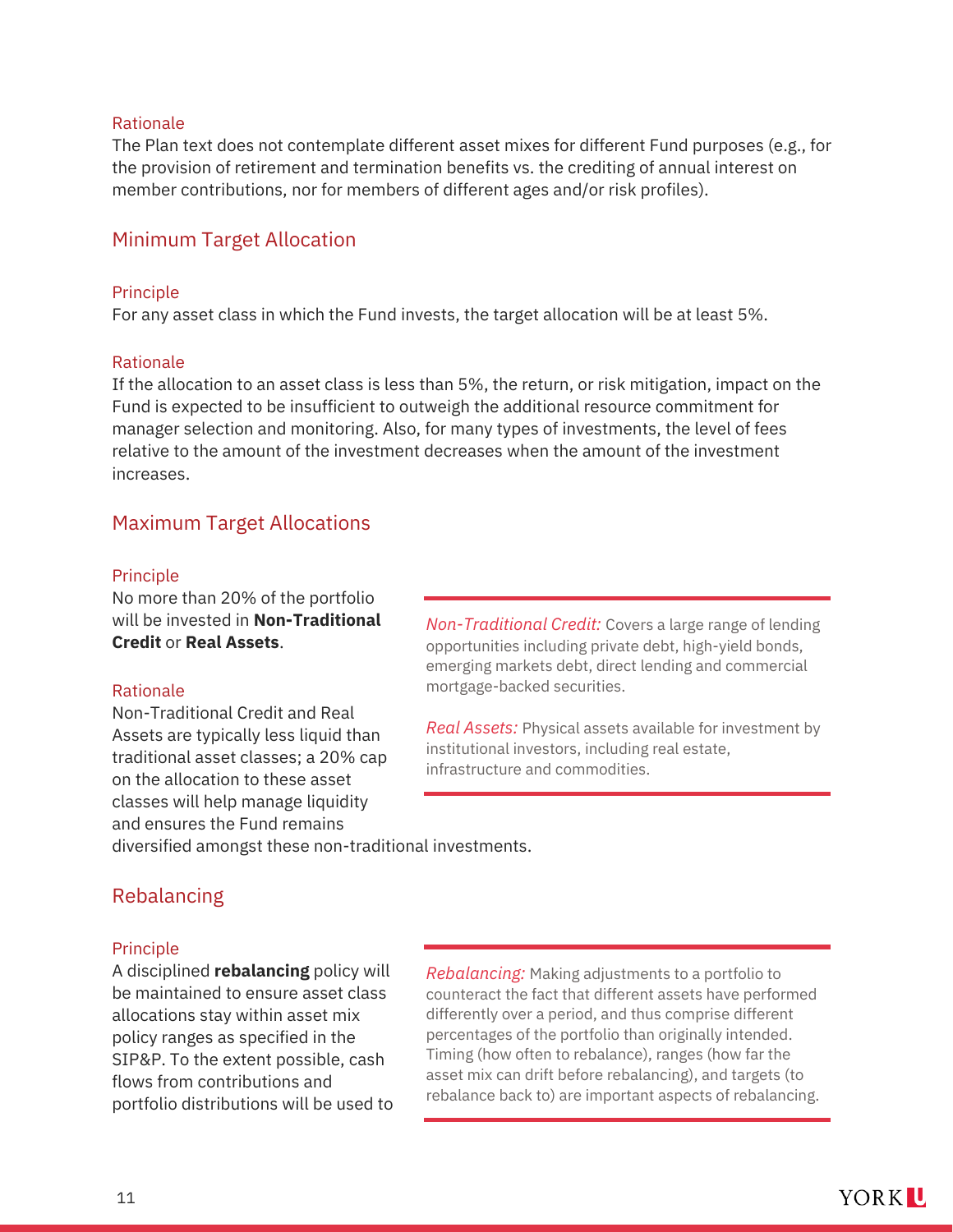assist in maintaining the asset classes within their policy ranges. Under certain extreme circumstances, rebalancing may be suspended due to liquidity constraints.

#### Rationale

An effective rebalancing policy ensures that the actual mix does not drift too far away from the policy **benchmark**, which has been set after extensive analysis of the assets and liabilities. In addition, disciplined rebalancing creates an automatic 'buy low, sell high' action in the Fund and so can add value and be a useful risk management tool.

<span id="page-11-0"></span>Public Market Equities

#### **Principle**

Public market **equities** will be used primarily as return-seeking assets and the Fund will have a meaningful allocation to the asset class. The inclusion of a diversified portfolio of **global equities** is expected to reduce risk. Where there is a reasonable expectation of positive net of fees

*Benchmark:* Measure against which a portfolio's performance is assessed. The benchmark may be a market index for portfolios focusing on a particular market e.g. MSCI World Index, or a combination of market indices. Where a relevant market index does not exist (e.g., for some Real Assets), the benchmark may be based on cash, inflation, a market index which has some relationship to the investment, or an absolute return target.

*Equity:* Investment or ownership interest possessed by shareholders in a corporation.

*Global Equity:* Equity issued anywhere in the globe which includes Canadian issuers.

return relative to an appropriate benchmark, the investments will be actively managed.

#### Rationale

Equity investments have, in the longer term, provided a higher return than **fixed income**, albeit with a higher level of return volatility (risk). While history cannot be relied on to determine the level of future returns,

*Fixed Income:* A security that provides a return in the form of fixed periodic interest payments and the eventual return of principal upon maturity.

the past relationships can be explained and represent a useful indicator of future relative performance. Therefore, since equity positions represent ownership in companies, they should, over the long term, provide a return premium over fixed income, which represent lending to companies. As such, an asset mix with a higher allocation to equities is expected to produce higher returns in the long-term but may result in periods of poor performance in the short term.

The Canadian market is very concentrated (by both industry and company) and represents only 2-3% of the world's equity market capitalization. A diversified portfolio of global equities is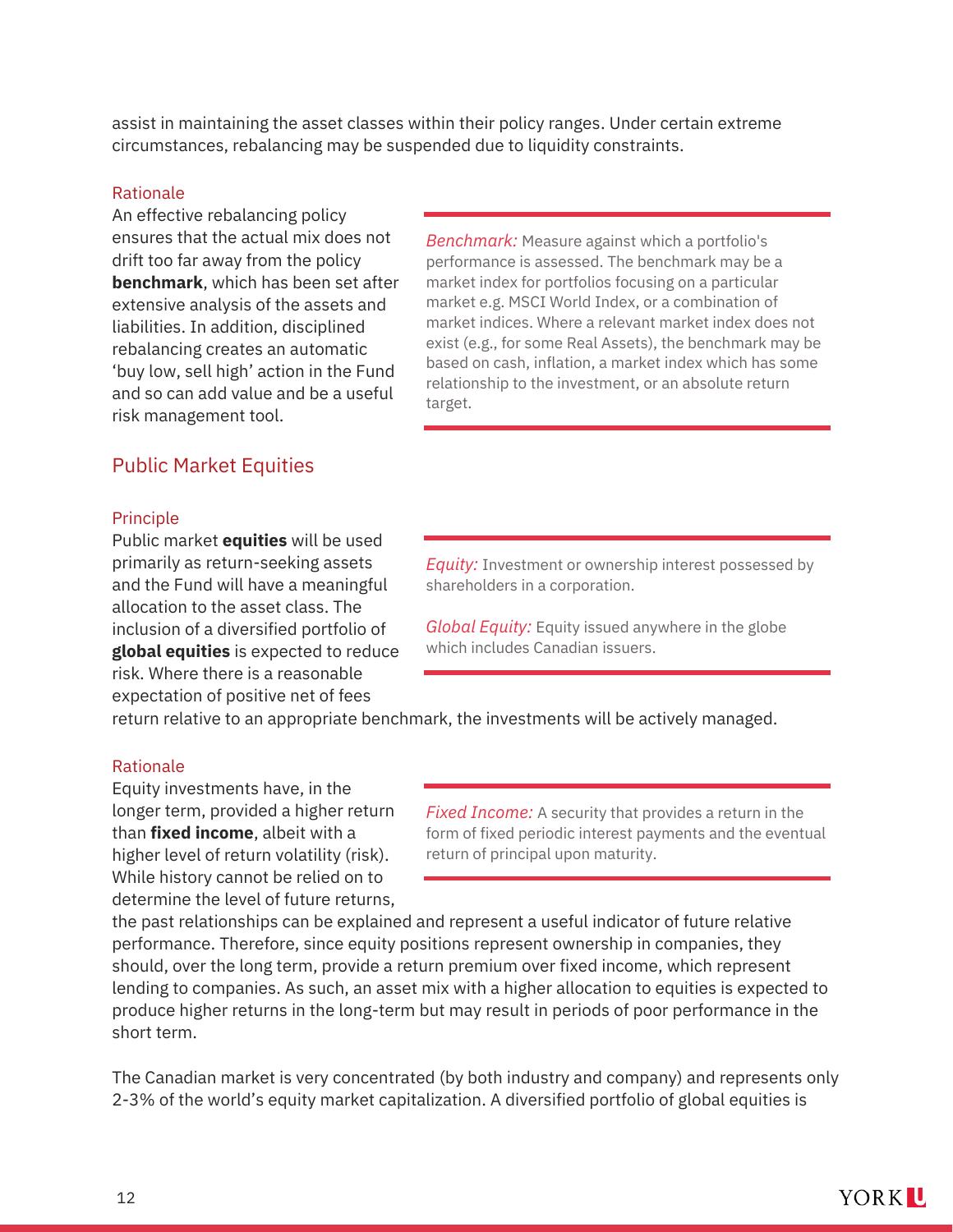expected to reduce risk within the public market equity portfolio. In fact, **modern portfolio theory** asserts that there are risk reduction benefits to be gained by diversifying equities across regions. As the

*Modern Portfolio Theory:* Theory of portfolio optimization that seeks to construct an optimal portfolio by considering the relationship between risk and return.

expectation is that skilled managers will be identified for each mandate, it is believed that the decision to invest in emerging markets should be left to the discretion of the global equity managers.

The key risks being managed in the public market equity portfolio are the absolute volatility of returns and preserving capital during equity bear markets. The public equity portfolio will be invested in a manner expected to produce strong long-term performance and provide protection during down equity markets.

# <span id="page-12-0"></span>Private Equity

#### Principle

The current Fund structure is not supportive of an allocation to **Private Equity** currently.

*Private Equity:* These are companies that are not publicly traded. Generally, they lack liquidity; as such, the expected returns and risk from this asset class are higher than those from public equities.

#### Rationale

Private equity offers the potential for Fund diversification; however, there

are several practical considerations that may dilute their attractiveness.

Private equity returns can be very diverse and are quite dependent upon identifying and retaining skilled managers. Such due diligence exercise can be time-consuming. In addition, a diversified private equity portfolio typically takes time to build out as the year in which a fund is launched (referred to as the vintage year) can impact long-term returns. A robust portfolio will consist of multiple investments with different commitment dates. Furthermore, the dispersion of private equity returns differs by strategy; building out a successful risk-managed strategy may require multiple commitments to different managers.

Although private equity may be of interest in the future, building a diversified portfolio will consume significant resources for due diligence, selection and oversight and likely needs to be managed over multiple years before the program is robust. Furthermore, the Fund has exposure to other illiquid assets, notably some infrastructure investments that have similar expected return profiles to private equity investments. As such, the diversification benefits from private equity at a Fund level may be less compelling.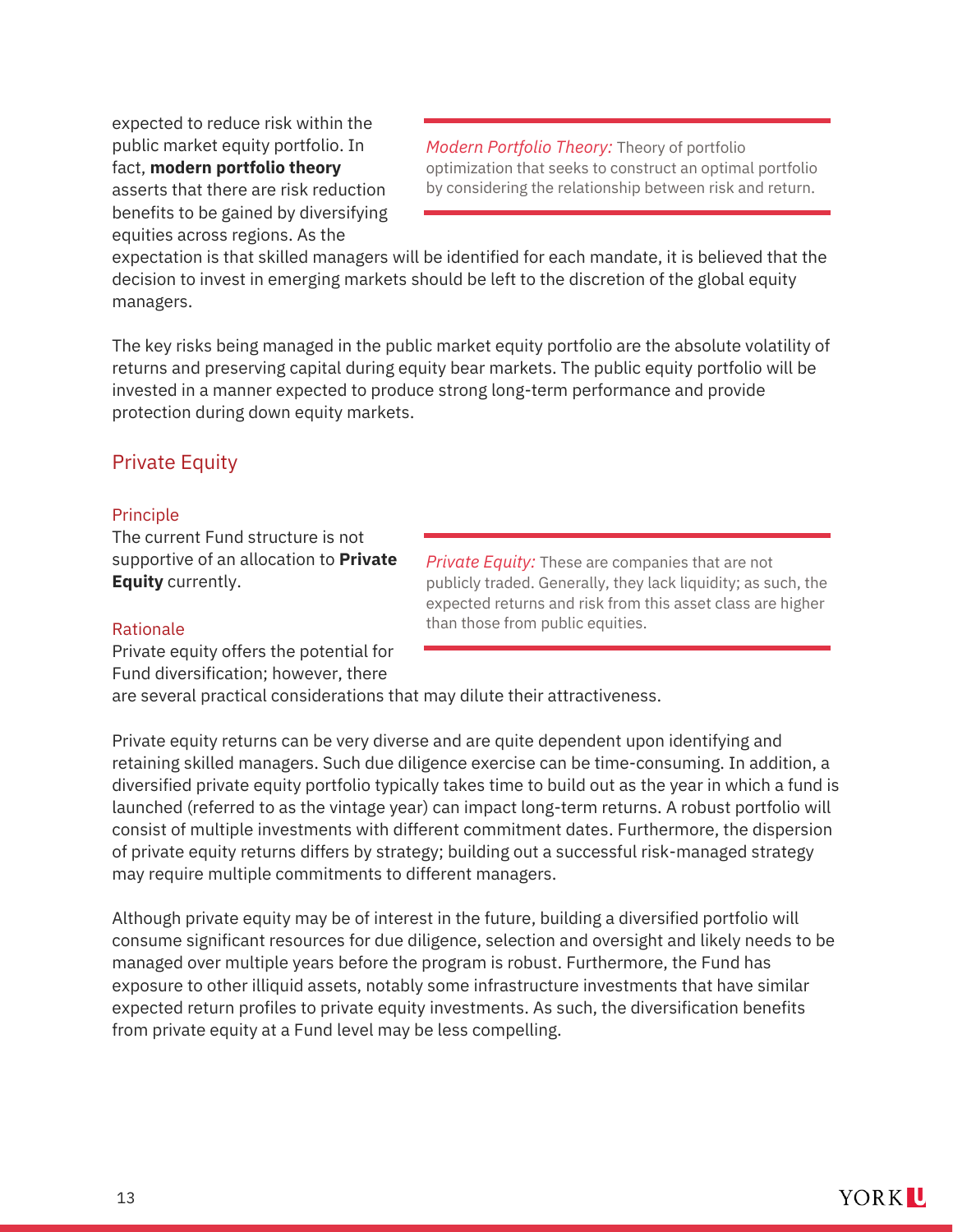# <span id="page-13-0"></span>Traditional Fixed Income

#### Principle

The Fund will have a meaningful policy allocation to investment-grade fixed income investments that will be used primarily for **risk management** purposes. This portion of the portfolio will be of high quality and will be invested in Canadian **bonds**. The portfolio will be actively managed.

*Risk Management:* Control or mitigation of volatility.

*Bonds:* Are the most common type of fixed-income security and include money markets and preferred shares. Typically, they are a certificate of debt issued by a government or company, promising regular interest payments on a specified date or range of dates, usually with final capital payment at redemption.

#### Rationale

Fixed income investments are the main component of the liability-hedging asset category and are used primarily for risk management purposes. Fixed income tends to have relatively low return volatility and provides diversification relative to public market equities. In addition to partially hedging the liabilities, these characteristics will help to manage the volatility of the Fund.

The liability-hedging characteristics of the investment-grade fixed income portfolio will tend to be long-term and directional. Fixed income will not exactly match the liabilities, though it will decrease risk. The Canadian market provides enough depth to construct a high quality **traditional fixed income** portfolio and, given the Plan's obligations are in Canadian dollars, the core fixed income

*Traditional Fixed Income:* Traditional fixed income is the certificate of debt issued by a government or company, promising regular interest payments on a specified date or range of dates, usually with final capital payment at redemption. Investment grade refers to the quality of the credit – corporate or sovereign bonds rated 'BBB-' or above are considered investment grade and there is a high probability the fixed income issuer will repay its debt.

portfolio will be invested solely in Canadian fixed income. Diversification can be achieved through investment in Canadian sovereign and Canadian corporate fixed income. In aggregate, this portion of the portfolio will maintain an average rating of investment grade.

# <span id="page-13-1"></span>Non-Traditional Credit

#### Principle

The Fund will have a meaningful policy allocation to non-traditional credit which will be used primarily for risk management and return purposes.

Non-traditional credit may include private debt, high-yield bonds, bank loans, distressed debt, emerging markets debt and direct lending. Given the complexity of this asset class, active management will be employed.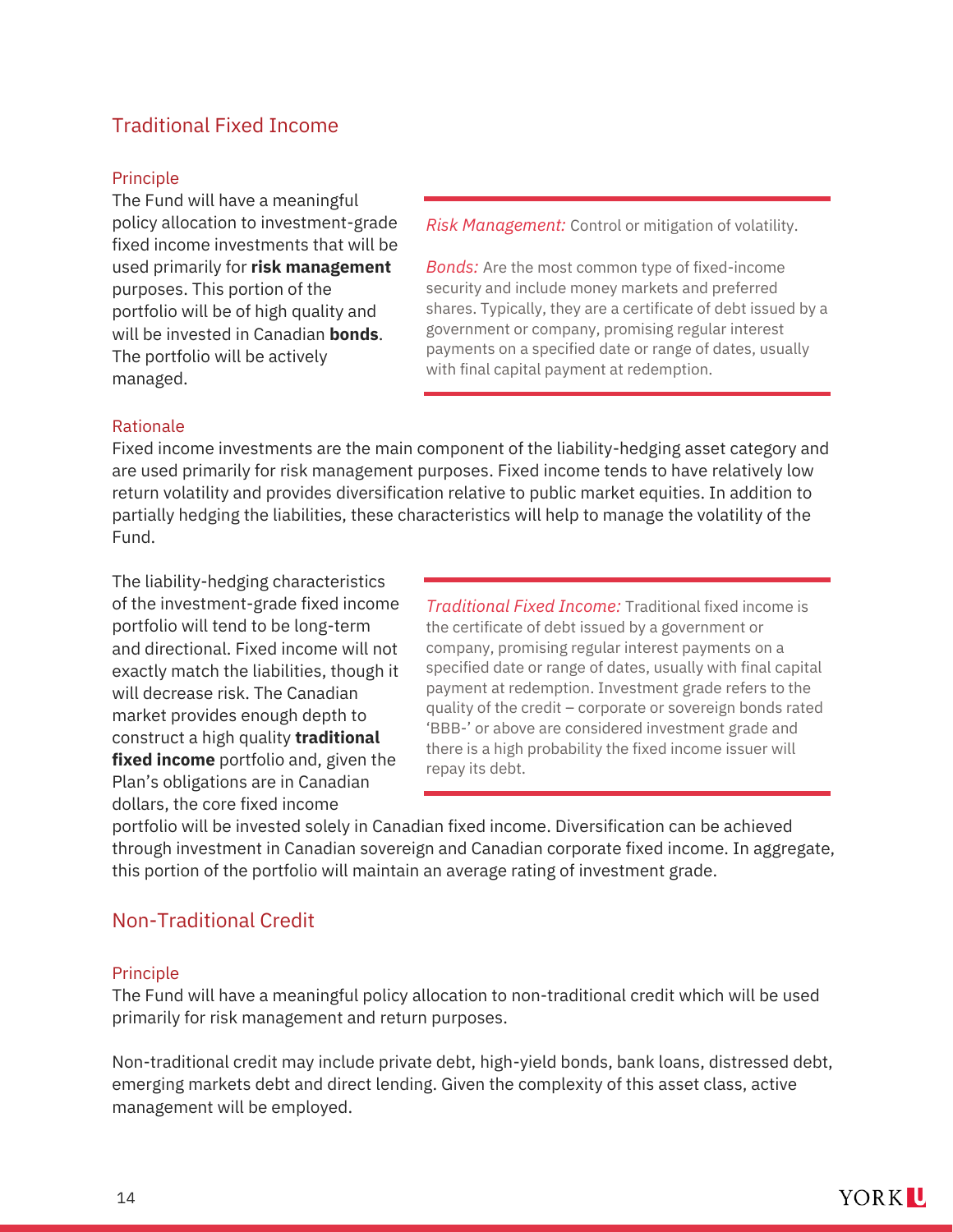#### Rationale

Non-traditional credit is expected to diversify the Fund's return drivers beyond investment grade credit risk, interest rate risk, and inflation. Nontraditional credit can potentially enhance the Fund's returns as it is more illiquid, inefficient, and underresearched by the traditional fixed income market. The current low interest rate environment, combined with heightened spread volatility, creates an opportune environment for these skill-based strategies that

*Correlation:* Reference to the Correlation Coefficient, which is a statistical measure of the degree to which the movements of two variables are related. A correlation of 1.0 indicates that the two variables move perfectly in tandem. A correlation of 0.0 indicates a random relationship between the variables, and a correlation of - 1.0 indicates perfect negative correlation (perfect tandem but in opposite directions). Combining assets in a portfolio with negative correlations or with positive correlations less than 1.0 will reduce total portfolio volatility.

typically have a low **correlation** to traditional asset classes and can improve the Fund's overall risk profile.

# <span id="page-14-0"></span>Real Assets

#### Principle

There will be a policy allocation to Real Assets which are non-public market investments and include Real Estate, Infrastructure and other similar investments. Agriculture and Timberland are other categories of Real Assets which the Fund has reviewed and will not invest in at this time.

#### Rationale

The Fund has initially identified Real Estate and Infrastructure as the preferred investments for the Real Asset allocation as they are fundamentally different from equities and fixed income while offering the potential for risk diversification. Where historic results are available, they have demonstrated a relatively low correlation to traditional asset classes. The diversification opportunity is greater with private investment, as opposed to indirect investment through publicly traded securities that tend to have a higher correlation with equity markets.

These investments are expected to also enhance the Fund's return and may have a positive correlation with inflation. In addition, Real Estate and Infrastructure are expected to generate relatively predictable and sustainable cash flows.

Real Assets are illiquid investments, and typically require capital to be locked-up for a long period. An allocation to Real Assets can require significant resource commitment for manager selection and performance monitoring.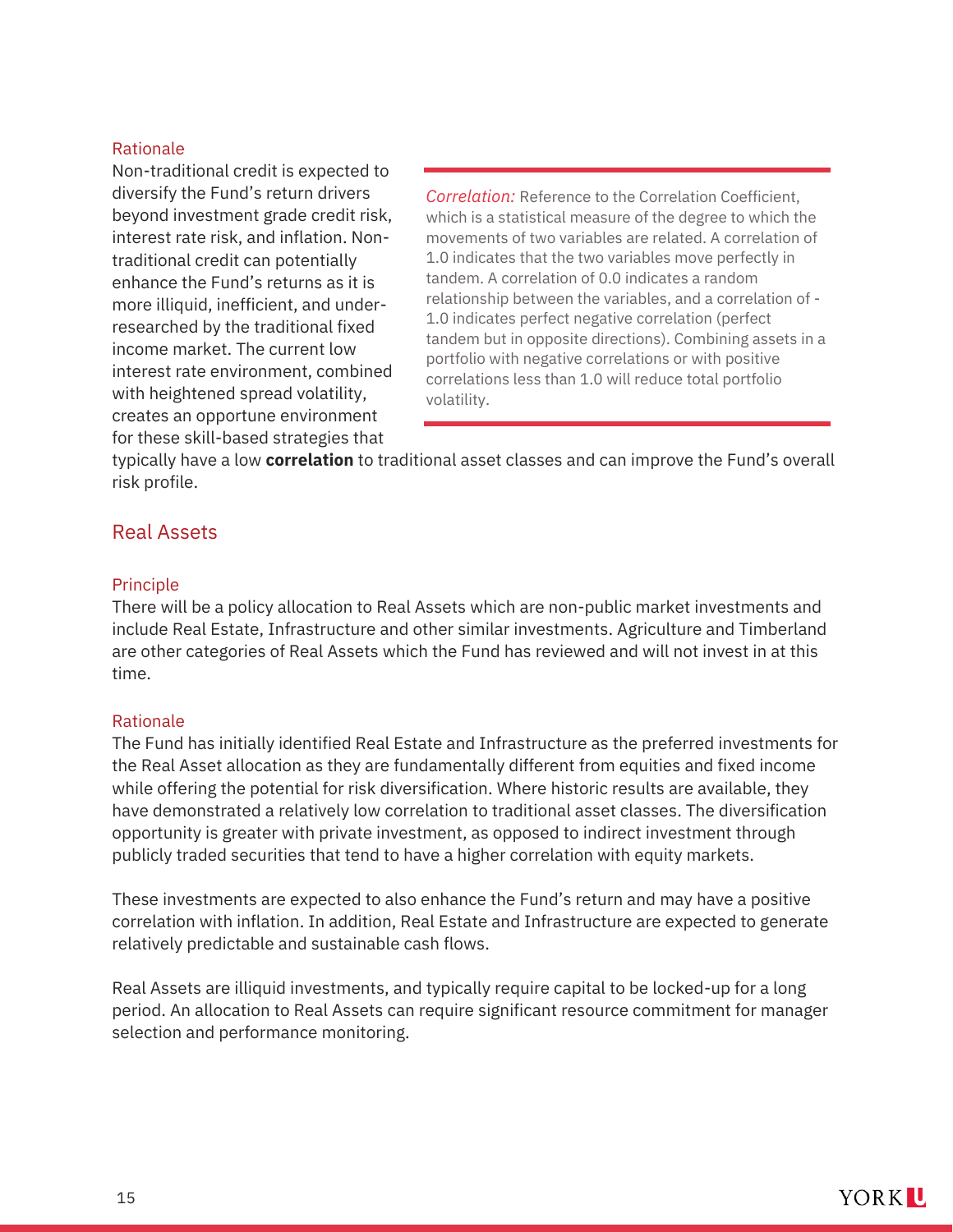The ability to increase returns with some inflation protection, generate relatively predictable and sustainable cash flows, and diversify the sources of returns, justifies an allocation to Real Assets despite some of these challenges.

At this time, Agriculture and Timberland will not be considered as analysis suggested an allocation will not materially improve the overall risk-adjusted return expectation of the Fund and implementation involves a number of risks and practical (e.g., availability of product) considerations.

# <span id="page-15-0"></span>Cash

#### Principle

Cash is not an appropriate long-term investment for the Fund, and the asset mix policy will not include an allocation to cash.

#### Rationale

Cash is expected to have the lowest long-term rate of return, relative to other asset classes. In addition, a cash allocation is not required from a liquidity perspective as the contributions into the Fund, and availability of assets that are easily liquidated, are sufficient to cover the required cash flows for the foreseeable future.

A small amount of residual cash will be held in the Fund to manage these cash flows. From time to time, the Fund may have more significant cash holdings; for example, cash may be used during periods of manager transition where there is a need to temporarily replicate market returns using derivative instruments. These transitional flows do not represent a policy allocation to cash.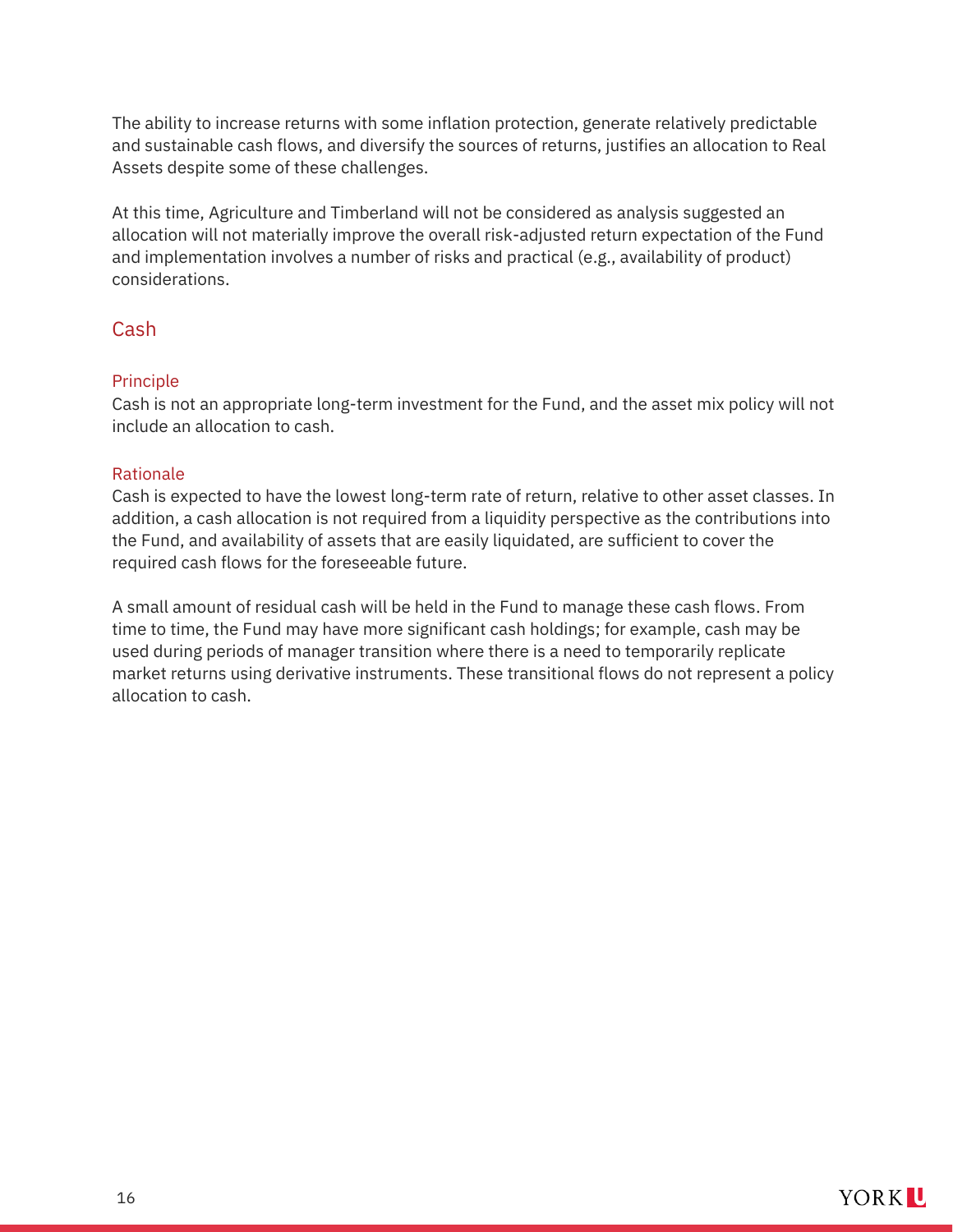# <span id="page-16-0"></span>Hedge Funds

#### Principle

The Fund does not currently have an allocation to **Hedge Funds**.

#### Rationale

While Hedge Funds may not have a significant impact on the Fund's long-term return expectations, they may improve the overall risk profile of the Fund through diversification. These skill-based strategies typically have a low correlation to traditional asset classes. However, there are several practical considerations that dilute their attractiveness.

Hedge funds require more resources for due diligence and selection and oversight. As these strategies may employ **derivatives, leverage** and/or **short selling**, care must be taken to ensure that the manager's risk controls are adequate, and consideration given to the legal structure of the investment vehicle. Many of these vehicles also limit the investor's transparency regarding the underlying investments (i.e., the ability to examine all of the portfolio holdings at any point in time) requiring specialized monitoring to adequately assess the risks.

*Hedge Funds:* Primarily skill-based strategies expected to generate positive returns that have no or low correlation to the equity or fixed income markets. These strategies may employ derivatives, leverage and short selling. Hedge funds have various names, such as "equity market neutral". There are usually no appropriate market indices for hedge funds, so benchmarks for performance monitoring are often based on an absolute return target or a return in excess of cash.

*Derivatives:* Financial instruments whose value is derived from the value of another investment, typically a stock, bond, currency or commodity. Can be used for reducing exposure (hedging) or gaining exposure with no or little capital employed. Some examples of derivatives are futures, swaps and options.

*Leverage:* The use of a small amount of capital to gain a much higher exposure to an investment or asset class, typically through derivatives or by borrowing capital.

*Short selling:* Selling a security that is not currently owned, but borrowed from a third party (e.g., from pension funds and other institutional investors through their securities lending programs) to execute settlement with the buyer. The seller therefore has a negative exposure to the security, creating a profit if it goes down in value and a loss if it goes up in value. Can be used to add value, for hedging, or to provide a temporary source of funds with which to make additional investments beyond those afforded by the original capital (i.e., to leverage the original capital).

These strategies also have additional complexities, which may include liquidity constraints and higher fees relative to traditional equity and fixed income mandates. Therefore, they must be expected to generate sufficient excess net returns in order to make it worthwhile given these complexities. Currently, the diversification benefits of hedge funds are expected to be limited and are not sufficient to justify an allocation to this category. Hedge funds could be considered in the future and invested within the Fund if deemed appropriate at the time.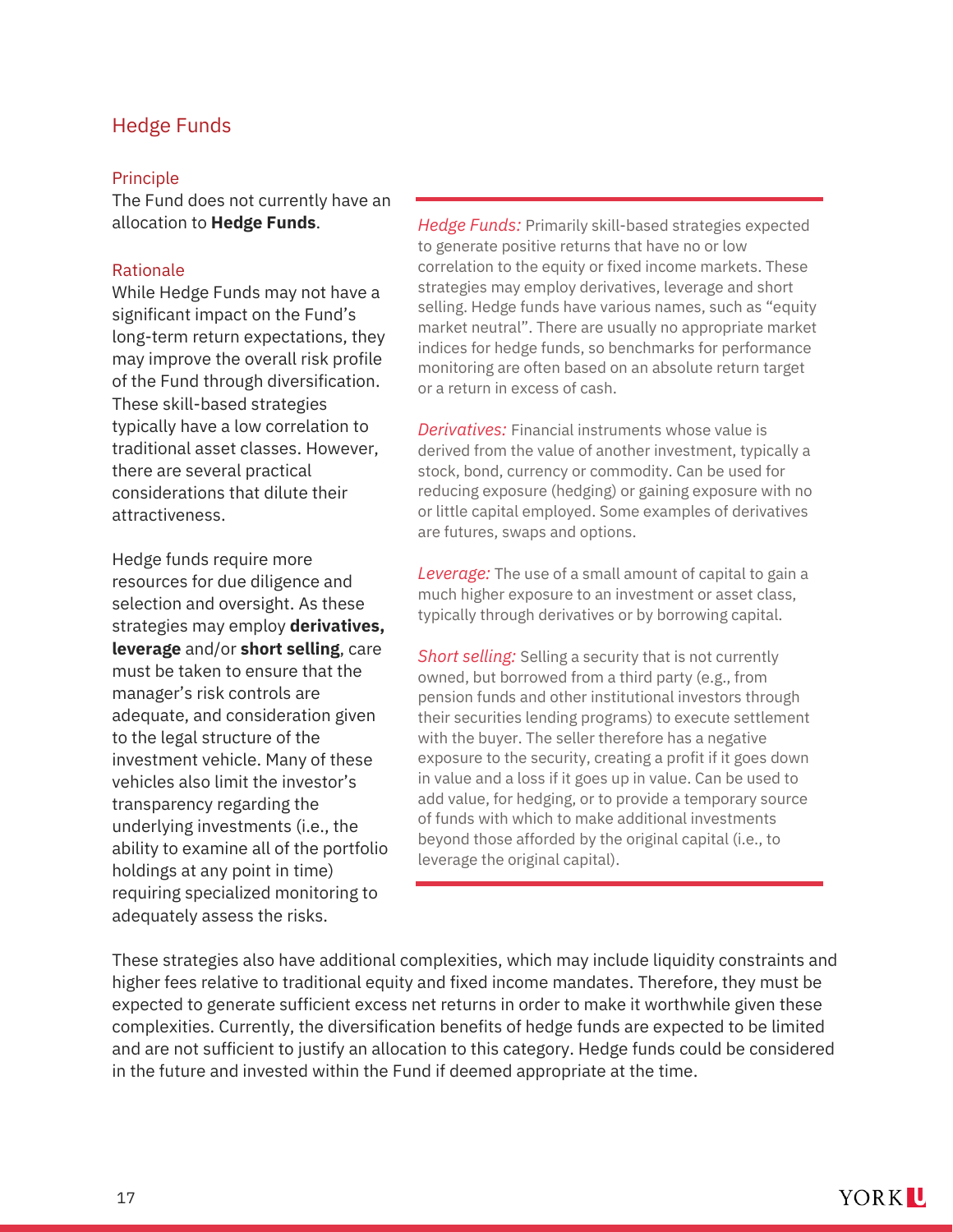# <span id="page-17-0"></span>Implementation Strategies Principles

# <span id="page-17-1"></span>Leverage

#### Principle

The Fund will not directly borrow money to make investments; however, in some cases, leverage is an intrinsic part of the investment and may be used by the Fund's investment managers providing appropriate considerations are given to the risks involved.

Investment in leveraged asset categories will only be made through vehicles where there is no possibility of losing more than the amount of the Fund's investment in that specific vehicle.

#### Rationale

For certain types of investment, such as Real Estate and Infrastructure, leverage is an intrinsic characteristic of the investment, as the manager typically borrows money to finance a portion of the purchase of the investment or to cover part of the cost of improvements on an investment. Infrastructure and Real Estate investments often create leverage using mortgages or similar vehicles to finance a portion of the purchase of the asset.

Typically, leverage is created through short selling or the use of derivatives. Short selling is a form of borrowing and thus, by its nature, creates leverage. Allowing a manager to short sell securities expected to perform poorly and to reinvest the proceeds to increase exposure to securities expected to outperform can improve portfolio returns. However, short-selling can result in significant losses when a short position moves against the investor. Additionally, whenever leverage is employed, it will magnify position exposures and often introduces counterparty exposure. As such, care must be taken to ensure that the manager's risk controls are adequate, and consideration given to the legal structure of the investment vehicle.

# <span id="page-17-2"></span>Currency Hedging

#### Principle

The Fund will passively **hedge** 100% of the foreign fixed income portfolio. The Fund will passively hedge 50% of the foreign Real Asset exposure (Infrastructure and Real Estate). Foreign equities will be unhedged.

*Hedge (hedging):* Action taken to protect the value of a portfolio against a change in market prices. It is usually used to reduce or eliminate risk, although similar techniques can also be used to speculate in a market.

Hedged mandates will be hedged at the portfolio level, not at the security level (i.e., a global US dollar denominated portfolio will hedge the US dollar exposure, and not the currency denomination of the underlying securities that comprise the portfolio).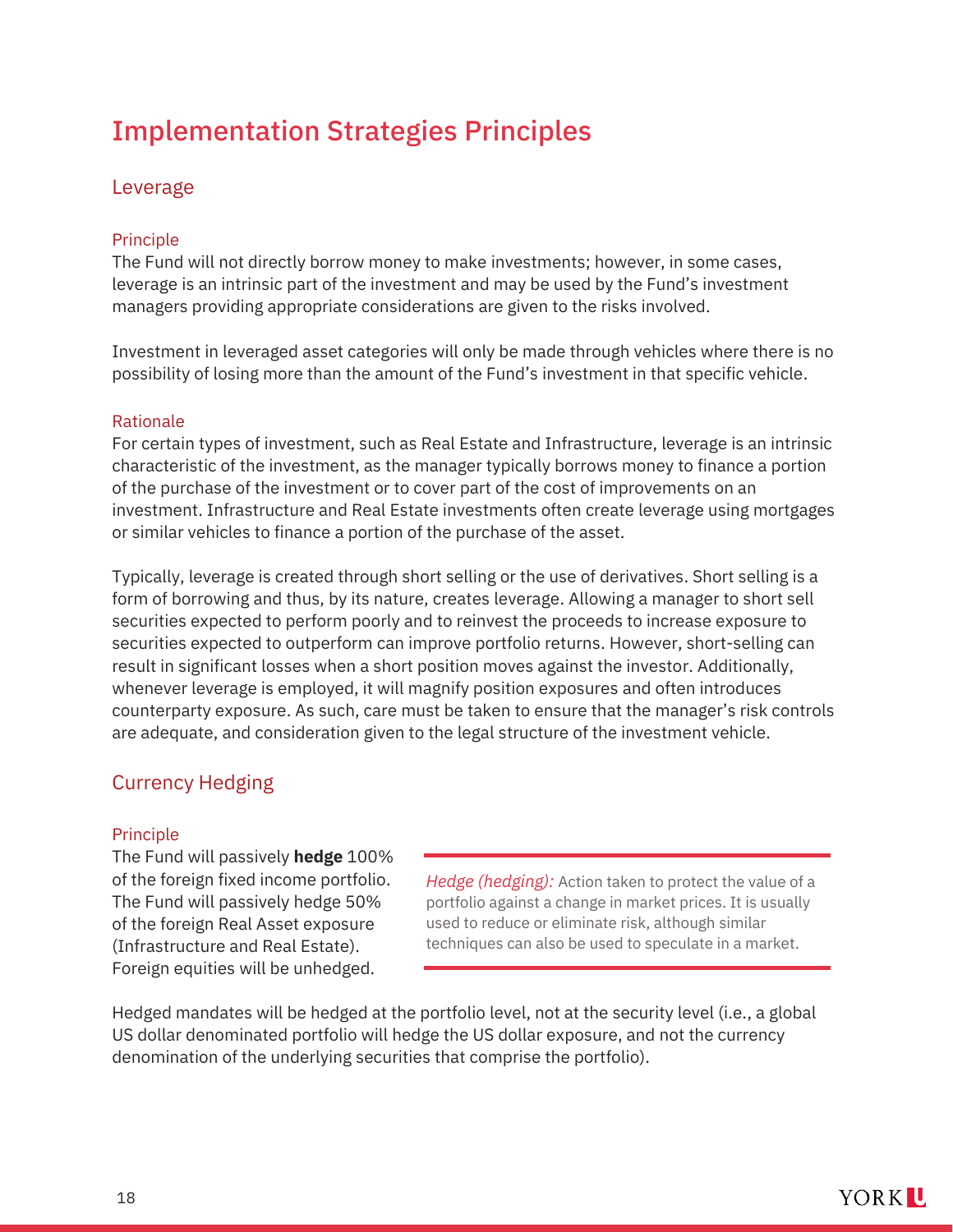#### Rationale

Over the long term, there is expected to be no return from currencies or **currency hedging**. Currencies have, however, exhibited relatively high likelihoods of large movements over a short time period that can have a significant positive or negative effect on the Canadian dollar return of the

*Currency Hedging:* Strategy designed to reduce (partial hedge) or eliminate (100% hedge) exchange rate risk in a portfolio of non-domestic assets, through the use of currency futures/forwards or by the purchase, sale or borrowing of the exposed currency.

foreign investments in the portfolio. These movements can directly affect the retirement income of Plan members. Since currency represents an uncompensated risk in the Fund, a thoughtful hedging strategy can reduce this risk.

The main rationale for investing in fixed income markets is to mute the volatility of the Fund returns, particularly against interest rate movements. Over the longer term, Canadian and global fixed income yields have tended to trend in the same direction; however, currency movements can often overwhelm these interest rate shifts, particularly in the shorter term. Hedging the entire currency exposure preserves the interest rate characteristics of the global fixed income investments, which is essential to hedging the Fund's liabilities while eliminating unwanted currency volatility.

The Fund has exposure to foreign Real Assets (i.e., Infrastructure and Real Estate). These assets offer the potential for risk diversification as they differ from both equities and fixed income, but also capture some characteristics of both Return-Seeking and Liability-Hedging Assets. The linkage between Real Assets and the Fund's Canadian denominated liabilities is not as direct as fixed income; however, there are some similarities, including long-term predictable cash flows that are often inflation protected. Partially hedging these assets strengthens the linkage between the Liability Hedging characteristics of these assets and the Canadian-denominated obligations. Furthermore, investments in Real Assets are expected to be long-term in nature, therefore the Fund can tolerate some volatility from currency movement in these investments, as theoretically, they will be held to maturity and should help smooth the volatility of the Return-Seeking Asset portfolio. Partially hedging the Real Asset portfolio will reduce unwanted currency risk without diluting the Return-Seeking characteristics of the investments.

For the Fund's non-domestic Return-Seeking assets (which are currently global equities), the correlation between Canadian dollar strength and the performance of foreign equity market currencies (in particular, the U.S. market) is particularly strong. Consequently, currency hedging increases the volatility of foreign equity returns for the Canadian investor, so remaining unhedged decreases the expected currency volatility.

The investment managers will attempt to maximize their risk/return profile in the currency in which their portfolio is measured (and often will actively manage the currency risk or invest based partially on their currency beliefs). From a Canadian perspective, currency volatility can be very large and often uncorrelated to the underlying portfolio. This risk can be reduced by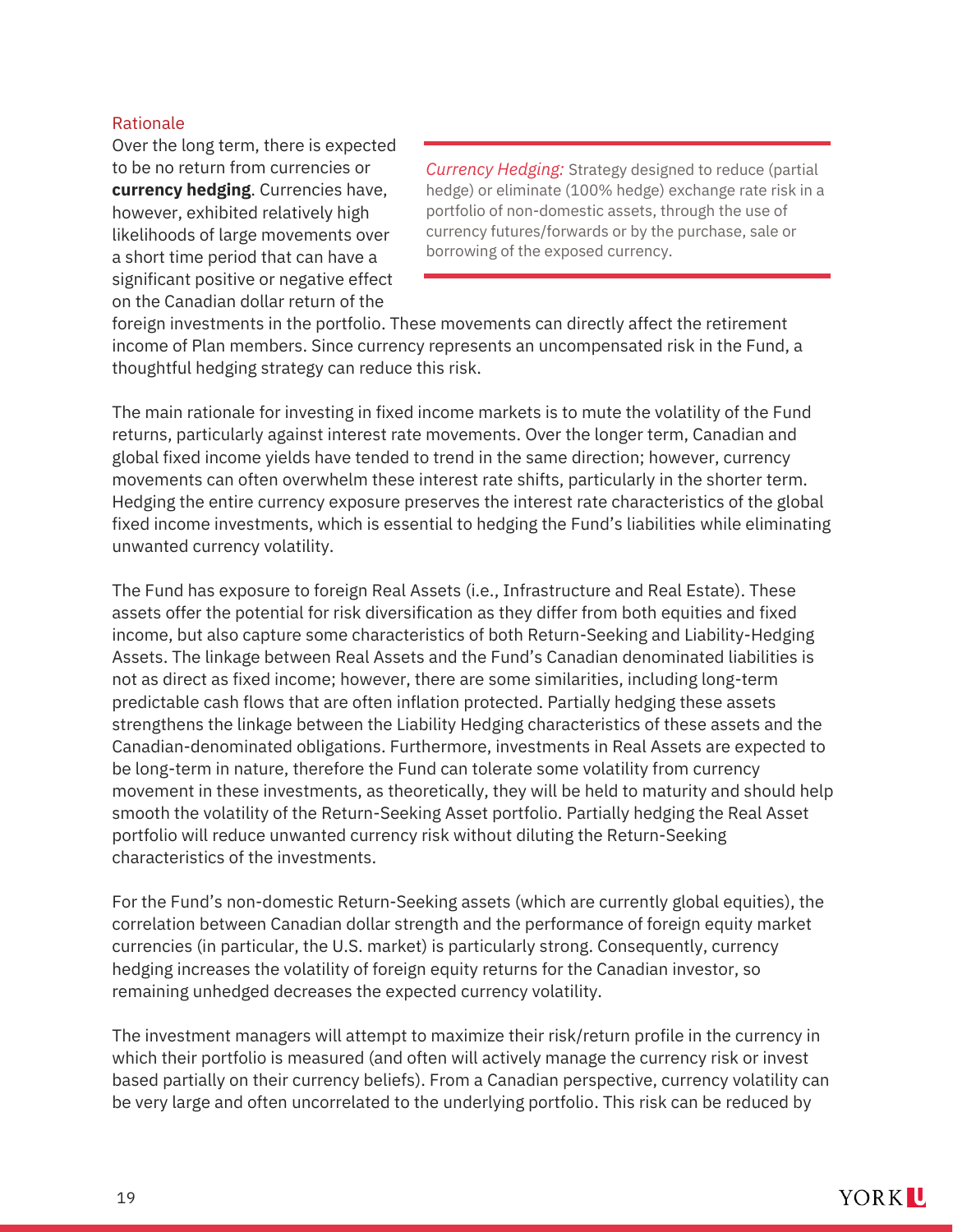hedging at the portfolio level which will reduce the currency risk, but not undermine the manager's portfolio investment decisions.

Currency exposures can be actively managed versus a targeted hedge ratio depending on the views on the directional nature of a currency pairing. Since hedging strategies are used by the Fund fundamentally to reduce risk, and little, if any incremental value is expected to be added from actively hedging, currency hedging will be managed passively.

# <span id="page-19-0"></span>Sustainable Investing

# Principle

Sustainable Investing considerations provide a consistent framework for all aspects of Fund investment, management and oversight. Underscoring this framework are Environmental, Social and Governance (ESG) factors; these factors are very broad in nature and can have a material impact on the performance of the Fund over the long term. They are important considerations for the Fund's management.

By bringing a practical lens that considers governance and the size of the Fund, the internal resources, and the investment structure, the Fund can best be positioned to manage the risks and opportunities from these three ESG pillars of Sustainable Investing. Specifically, the key Environmental risk faced by the Fund is currently climate change and, at a macro level, the Fund will focus on the risks and opportunities associated with a transition to a low-carbon economy. From a Social perspective, the Fund will seek to make a positive societal impact, without diverging from its fiduciary responsibility, while considering the practical limitations of its size and internal resources. From a Governance perspective, the focus on diversity is applied to the internal governance structure of the Fund and is a fundamental expectation of any external providers.

Sustainable Investing makes no judgment as to the ethics or morality of any investment and does not change the Fund objectives.

#### Rationale

Empirical studies show that there is a positive link between corporate sustainable business practices and share price performance. In addition, encouraging sustainable business practices is, in and of itself, a desirable goal.

Climate change will have a meaningful impact on the long-term financial outcomes of the Fund. Specifically, climate change and the accompanying transition to a low-carbon economy may negatively impact some returns while also providing opportunities for innovative solutions and investments. The Fund manages this long-term megatrend by considering the impact of the transition to a low-carbon economy on asset class returns as an important input when making investment decisions, selecting investment products or retaining investment managers.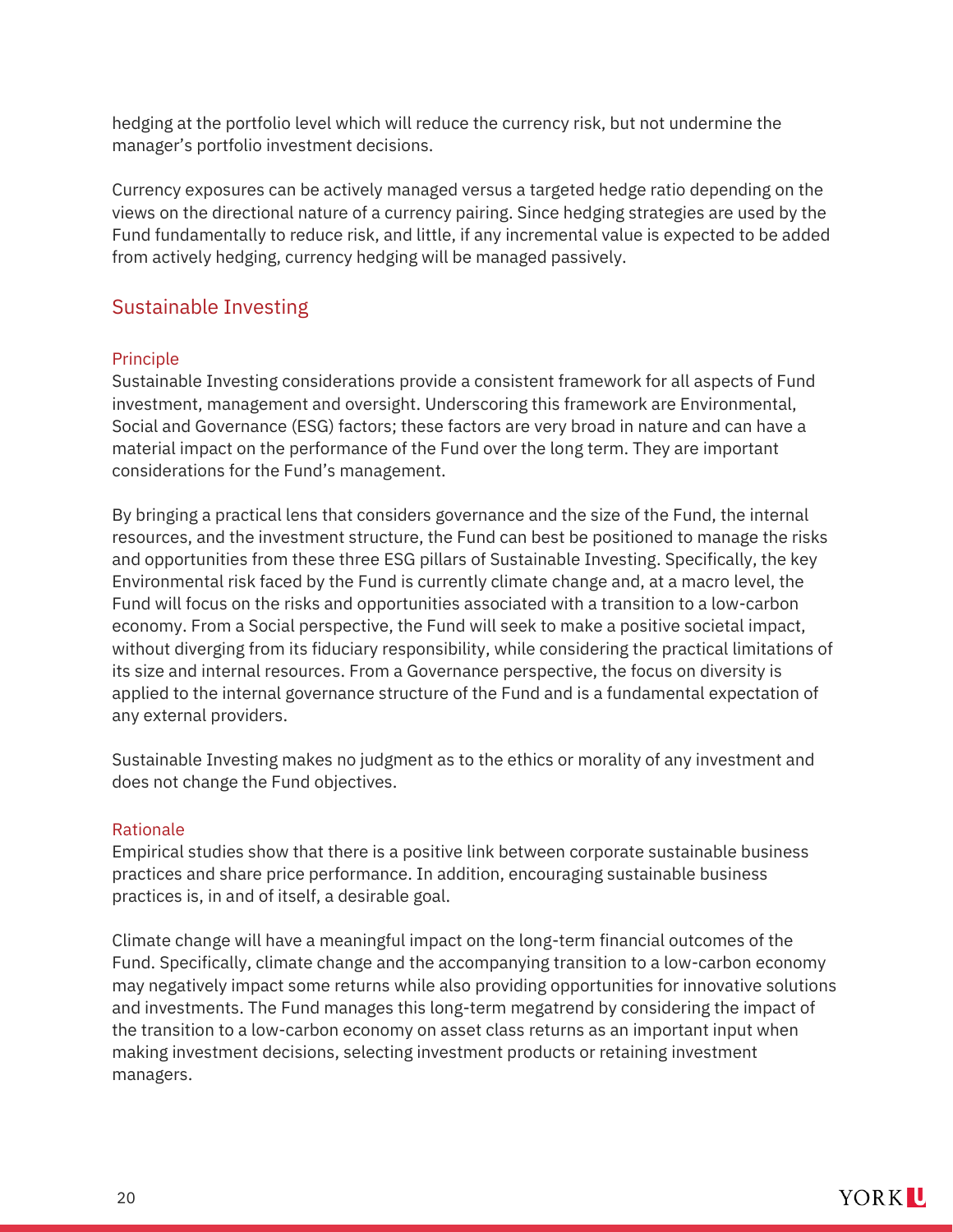Diversity of fiduciaries is beneficial as people with different backgrounds and perspectives providing opinions in a respectful environment will spark value creation through examining investment issues from multiple lenses. Diversity typically encapsulates gender, sexual orientation and race; it may extend to other areas including languages, training, educational backgrounds, demographics and other factors.

From a practical perspective, opportunities to work with like-minded investors to affect change and improve outcomes for all investors by engaging investment managers, industry professionals, other investors and regulators, are continuing to be explored. Participation in industry groups is expected to expand the impact the Fund can have on the industry by expanding the Fund's resources and reach.

# <span id="page-20-0"></span>Securities Lending

#### **Principle**

For separately managed (segregated) mandates, the Fund will not participate in a securities lending program.

#### Rationale

The amount of revenue that is likely to be generated from securities lending is relatively small and is not sufficient compensation for the potential risks*.*

# <span id="page-20-1"></span>**Derivatives**

# **Principle**

Derivatives may be used, with proper expertise and oversight, to create positions and exposures that are consistent with these Principles.

# Rationale

Derivatives are broadly used by investment managers for implementing positions and managing risk exposures. With the proper oversight, including management of counterparty exposures and liquidity risks, derivatives are an effective way for managers to implement their investment ideas and manage risk in their portfolios.

There are some actively managed funds which use derivatives to create short positions and enable the investment manager to express a negative view of a particular investment (and often allows them to increase their exposure in other areas of the portfolio they view as favorable through leverage). Shorting positions requires a unique skill set and can significantly increase risk in a portfolio (a short position can theoretically lose a material amount of money if the holding rises in value).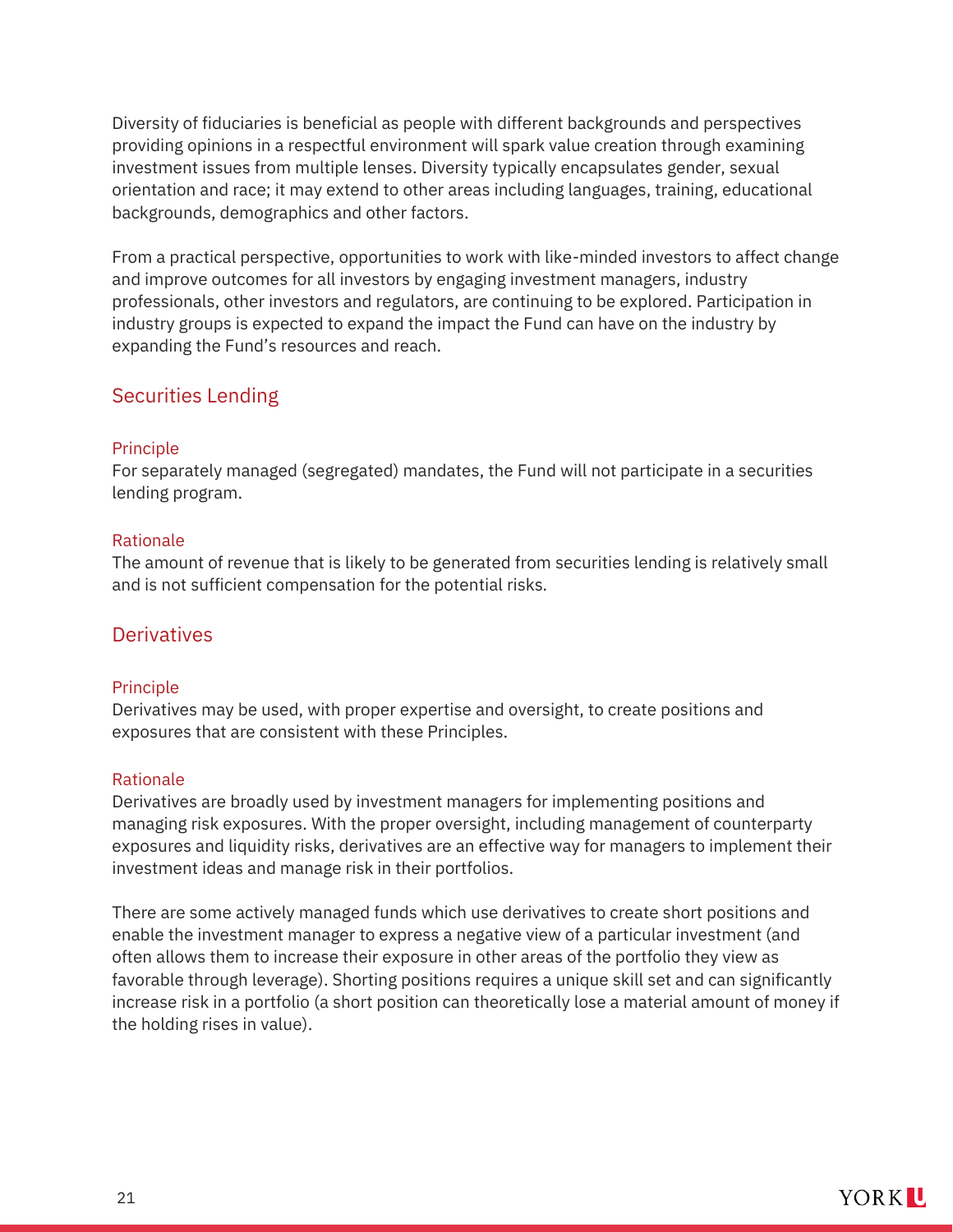To the extent derivatives are used, the Fiduciaries will have to be satisfied that the manager has the requisite level of expertise in the instruments they are using, are transparent in their usage, and understand the risks associated with using these investment tools.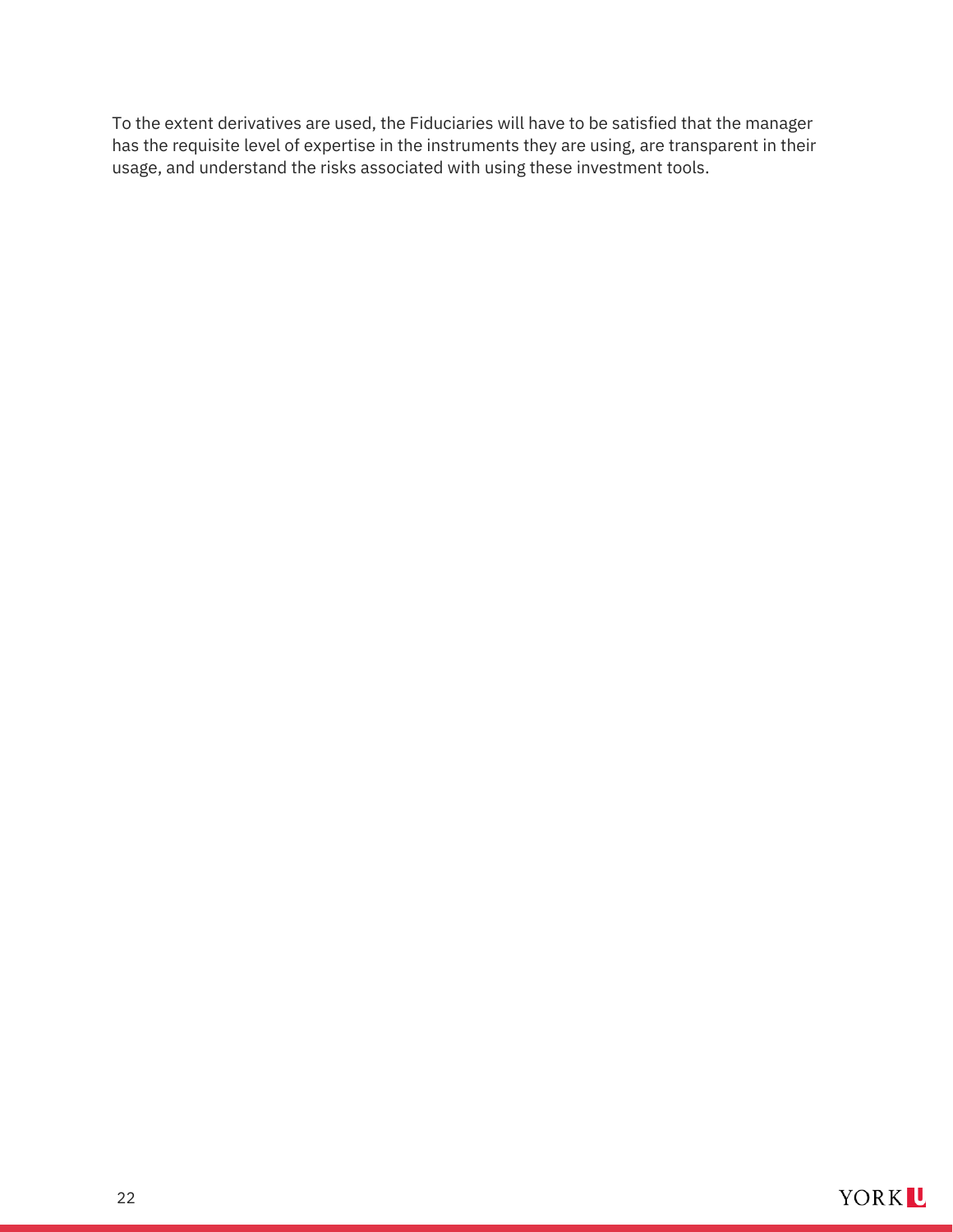# <span id="page-22-0"></span>Manager Structure Principles

# <span id="page-22-1"></span>Internal/External Fund Management

#### Principle

The Fund will use external money management services and not create its own internal manager structure. The Fund will neither develop nor maintain any internal fund management resources.

#### Rationale

The Fiduciaries believe that, given the resources available and the size of the Fund, asset classes are most effectively managed by hiring skilled external managers. The goal is to employ the most appropriate managers for each of the mandates in its investment management structure. The Fund should be managed by external investment management firms who have the necessary resources and expertise to run their respective strategies.

Practically, it is difficult to attract, retain, and adequately remunerate the best of highly qualified internal portfolio management personnel according to prevailing investment industry standards. In addition, internal management provides less flexibility, staff relations are complex, and it is difficult to adequately address the career growth aspirations of its incumbents. Also, good governance for an internally managed investment organization requires an extensive internal administration structure.

For actively managed assets, there are competent external managers that have the potential to consistently generate significant value added, net of fees. It is believed that the Fund has the appropriate resources, with assistance from external advisors, as required, to assess the skill of a manager and whether they are likely to be able to meet the desired objectives for their specific mandate.

# <span id="page-22-2"></span>Selection and Evaluation Process for Managers

#### **Principle**

The selection and evaluation process will focus on a detailed assessment of both quantitative and qualitative factors in reviewing managers for all of the desired mandates. The extent to which a manager incorporates environmental, social and governance factors will be explicitly considered when hiring and assessing managers. Detailed due diligence will be carried out, to the extent possible, at the managers' offices, to assess these various qualitative factors before a manager is recommended to PFIC and occasionally after the manager has been hired. External advisors will be used to provide detailed comparative information, including qualitative and quantitative information, to facilitate the selection or ongoing evaluation process and due diligence.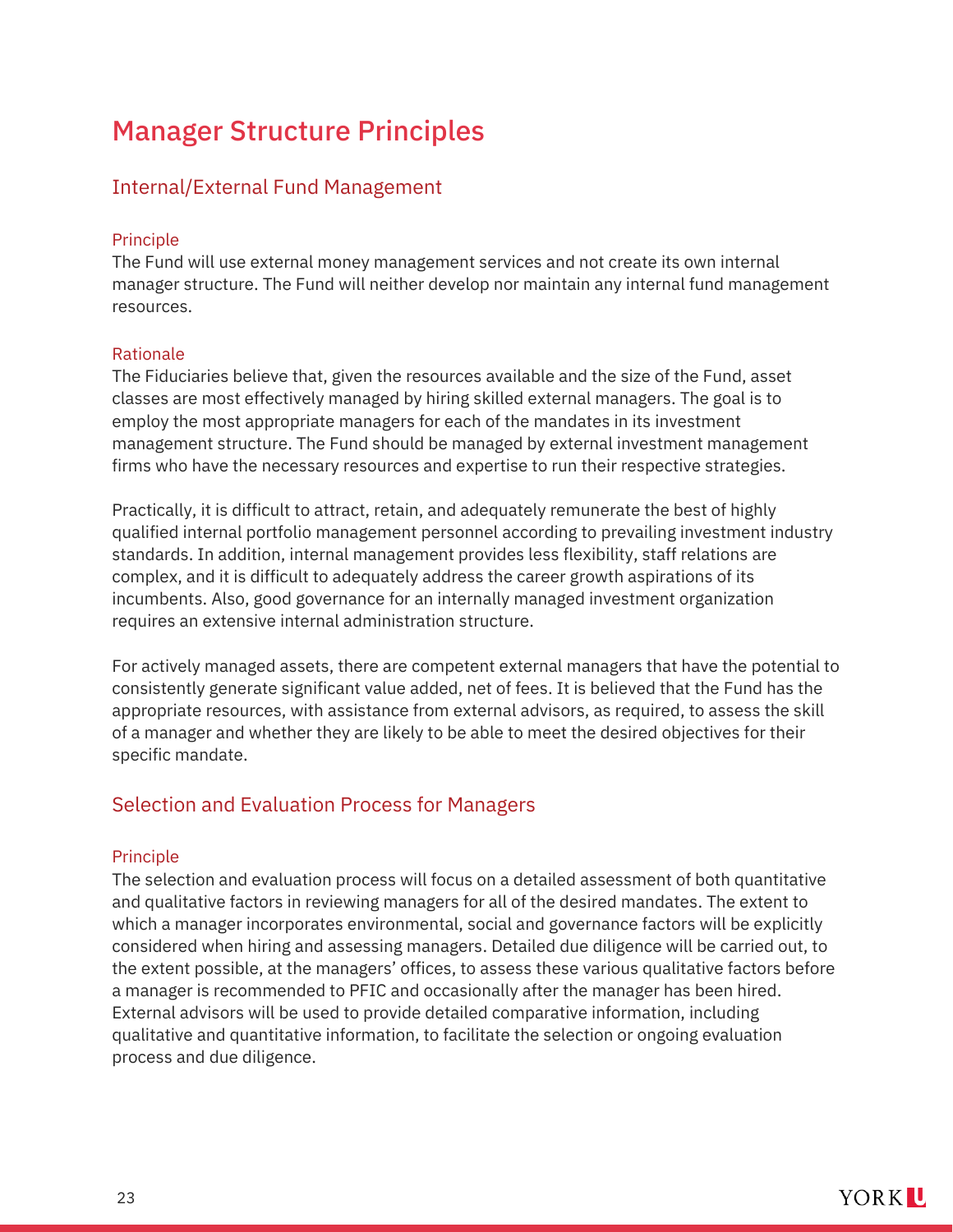#### Rationale

A manager's past performance is not necessarily predictive of future results. In addition to quantitative factors (e.g., historical performance relative to suitable benchmark, fee structure, consistency of portfolios with stated styles), it is important to assess the qualitative factors (e.g., strength and stability of the investment personnel, consistency of reward structures with the investment approach and the efficacy of the investment process) that impact future longterm performance. Both sets of criteria provide important information with respect to fund managers. In addition, the incorporation of sustainability criteria when evaluating management capabilities, future growth prospects, and potential risks for companies, can have a meaningful impact on managers' security selection and portfolio construction decisions.

External advisors have extensive databases that are regularly updated, and are dedicated resources for manager research and evaluation.

# <span id="page-23-0"></span>Pooled vs. Segregated Vehicles

#### Principle

For public market mandates, it is generally preferred to invest using pooled vehicles if available. However, in cases where there are specific mandate restrictions, a segregated vehicle may be a reasonable choice. Direct investments in Real Assets will be accessed through limited partnership vehicles (which are by definition pooled vehicles).

#### Rationale

Pooled funds offer some potential advantages, through lower transaction costs and simpler registration requirements for global and emerging markets. This is particularly true when the manager uses a model portfolio construct in which all of that manager's portfolios with unconstrained mandates are virtually identical in composition.

Segregated portfolios permit greater control over the mandate guidelines and the securities and provide greater transparency on the day-to-day holdings of the manager.

Direct investments in Real Assets will be made in limited partnerships, or similar vehicles, that limit the exposure to losses exceeding the investment in the actual investment in a particular product.

# <span id="page-23-1"></span>Active and Passive Fund Management

#### Principle

The Fund will have an orientation toward **active fund management**. However, **passive fund management** may be used on a limited basis, in a market where

*Active Fund Management:* Approach to investment management where the aim is to outperform a particular market index or benchmark through asset allocation and/or stock selection and/or currency decisions.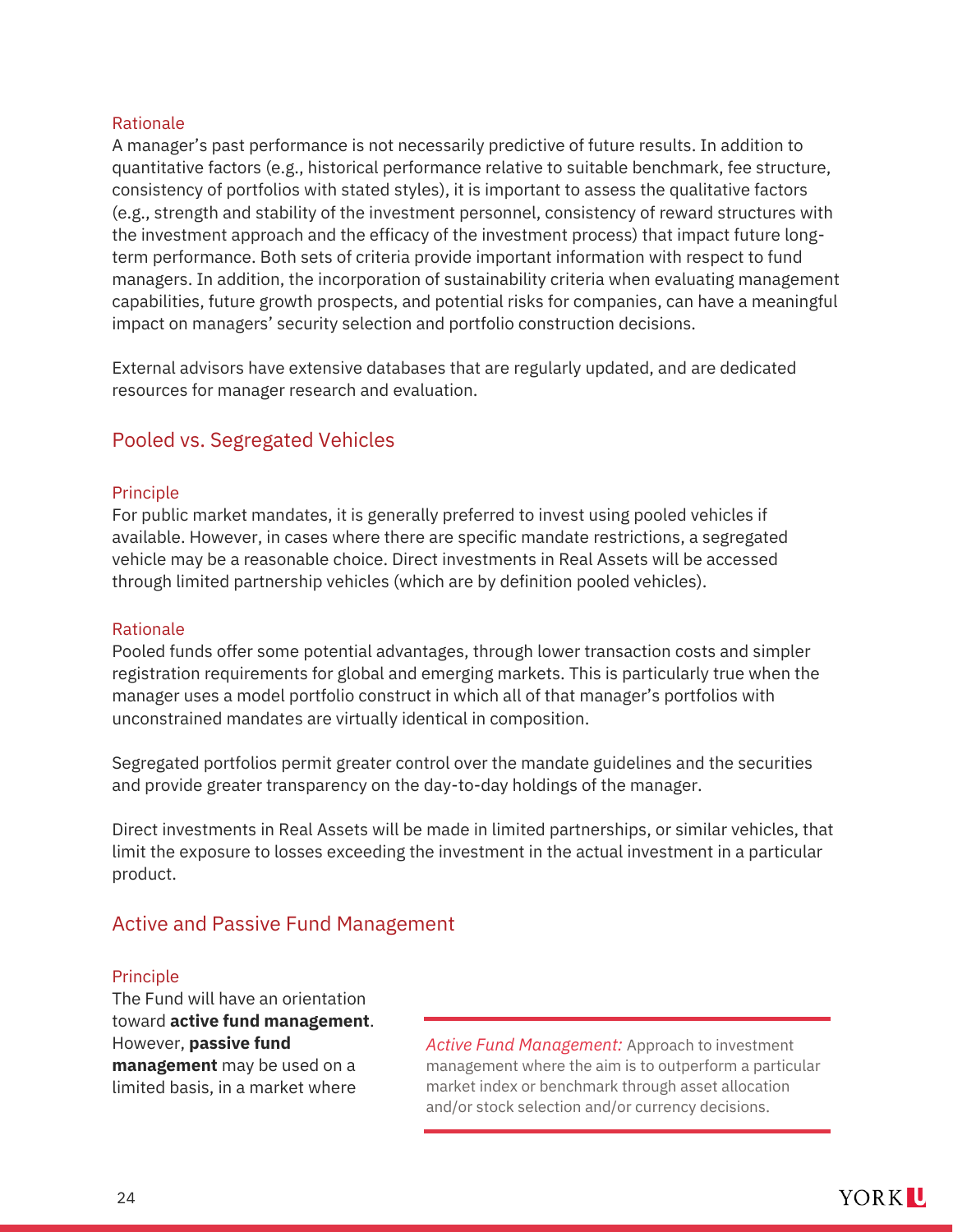there may be fewer opportunities for profitable active management (defined as positive value added relative to an appropriate benchmark on a net of fees basis) and where the benchmark itself is of adequate quality for investment.

*Passive Fund Management:* Approach to investment management which aims to replicate a particular market index or benchmark fund and does not attempt to actively manage the portfolio.

#### Rationale

Even modest value added through active management (net of the additional fees) has a significant effect on increasing the long-term return to the Fund. Historical analysis indicates that global equities is an asset class where active management has generated added value.

Active managers can also reduce risk by mitigating the magnitude of negative returns from the market. The level of long-term return and the pattern in which those returns are delivered are both important aspects in achieving the Plan's financial objectives. Thus, an equity manager who provides a return that merely matches the performance of their benchmark index over the long-term but provides that performance with significantly lower volatility and better bear market protection is helping to achieve the financial objectives. In addition, the long-term nature of the key liabilities is best matched to an active manager who applies a very long-term benchmark-agnostic approach to investing rather than the momentum-driven approach that is inherent in passive investing.

It is believed that the Fiduciaries can select active managers for most asset classes that will provide, in aggregate and over the long term, returns that outperform their passive benchmark indices and will do so with a pattern of returns that will improve the stability of performance. This approach is likely to result in manager portfolios that significantly deviate from the composition of the relevant benchmark index.

The existence of a market index does not, in and of itself, mean that the index is a good investment. Some market indices show a high degree of concentration (e.g., the S&P/TSX Composite Index). While these indices can be used as benchmarks, many active investment managers will operate a more diversified portfolio.

Where it is believed that an investment mandate does not provide a significant opportunity for active managers to either significantly improve long-term returns or provide a better pattern of returns, the mandate will be managed on a passive basis to minimize costs.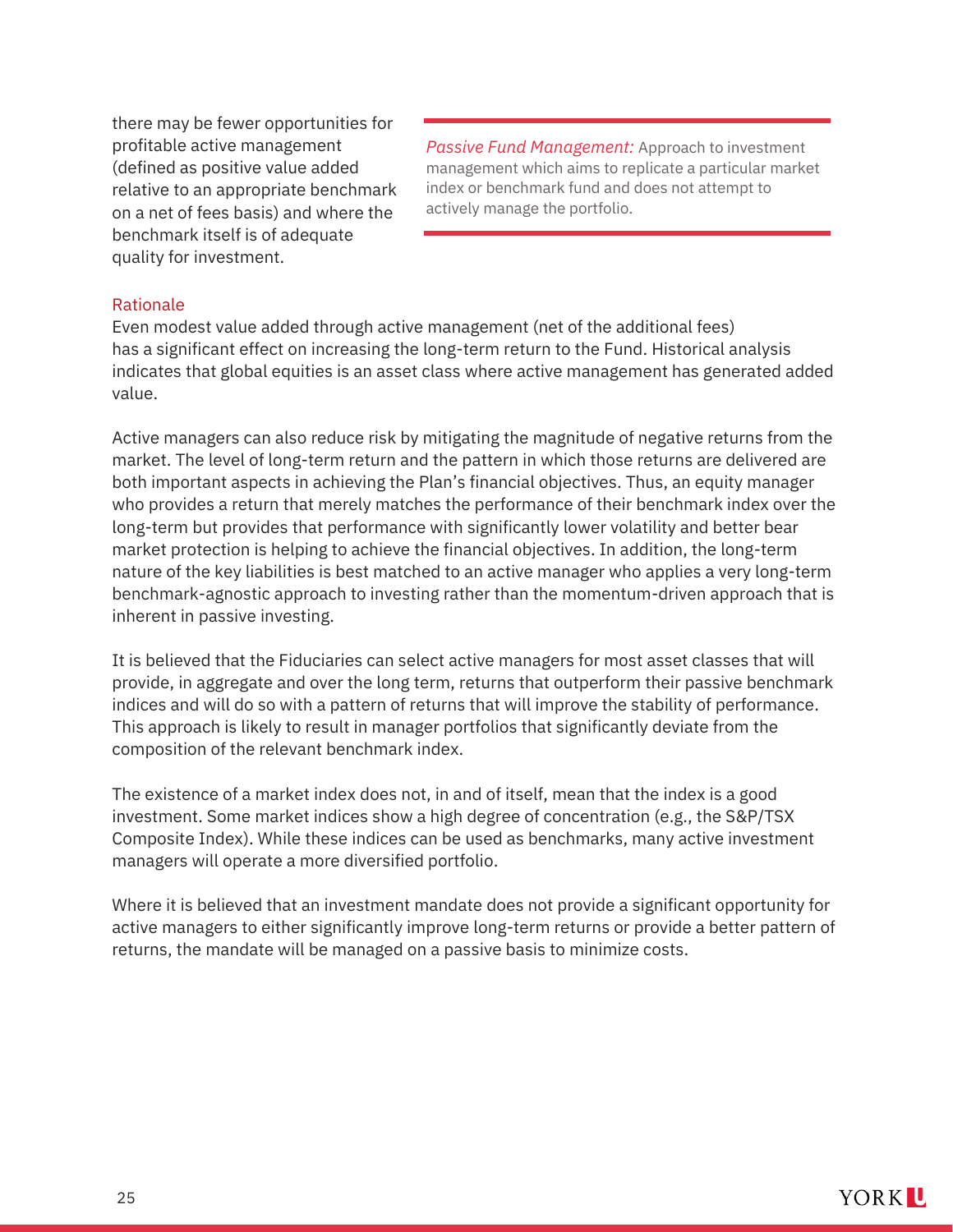# <span id="page-25-0"></span>Specialty Fund Management

#### Principle

The Fund will use primarily **specialty fund management** in conjunction with the maintenance of a disciplined rebalancing policy so that the asset mix does not drift.

#### Rationale

The use of specialty management rather than **balanced fund management** will allow the Fund to have "best-in-class" managers in each asset category. Managers are selected based on their expected

*Specialty Fund Management:* Specialty fund management refers to the use of separate mandates (and potentially different managers) for each asset class, with no discretion given to the managers to make asset mix shifts.

*Balanced Fund Management:* Refers to the use of a single manager for all asset classes. The manager may or may not have discretion to make asset mix shifts.

ability to provide the optimal level and pattern of performance within each asset class. In addition, studies in Canada and the US have shown that the median active balanced manager has tended to lose value through asset mix management.

#### <span id="page-25-1"></span>Investment Style and Number of Managers

#### Principle

Where appropriate and practical, the Fund will use managers with complementary **investment styles** within asset classes. In general, active managers will be retained with an absolute return bias (instead of a benchmark or tracking-error focus).

The equity portfolio structure will seek to achieve long-term returns consistent with equity market expectations, but with lower volatility and a bias to capital preservation. The equity portfolio will be

*Investment Style:* Approach followed by an active investment manager in selecting stocks. Example: A growth investment style is employed by investment managers who invest in companies that have superior growth prospects. Generally, these companies have higher price-to-earnings and price-to-book ratios and lower dividend yields. A value investment style is an approach that places emphasis on identifying shares that are believed to be under-priced (based on indicators such as P/E ratio, P/B ratio, and dividend yield) by the market. A core investment approach is not dominated by a particular style of investing such as value or growth.

comprised of Core and Satellite portfolios. The Core portfolio will seek to provide market-like returns, but with lower volatility, through its investment in products that track against the market (like index funds) and have broad diversification. The Satellite portfolio will seek to enhance the overall equity portfolio return through investments in concentrated, benchmarkagnostic, high-conviction products with a goal to provide returns above the market index.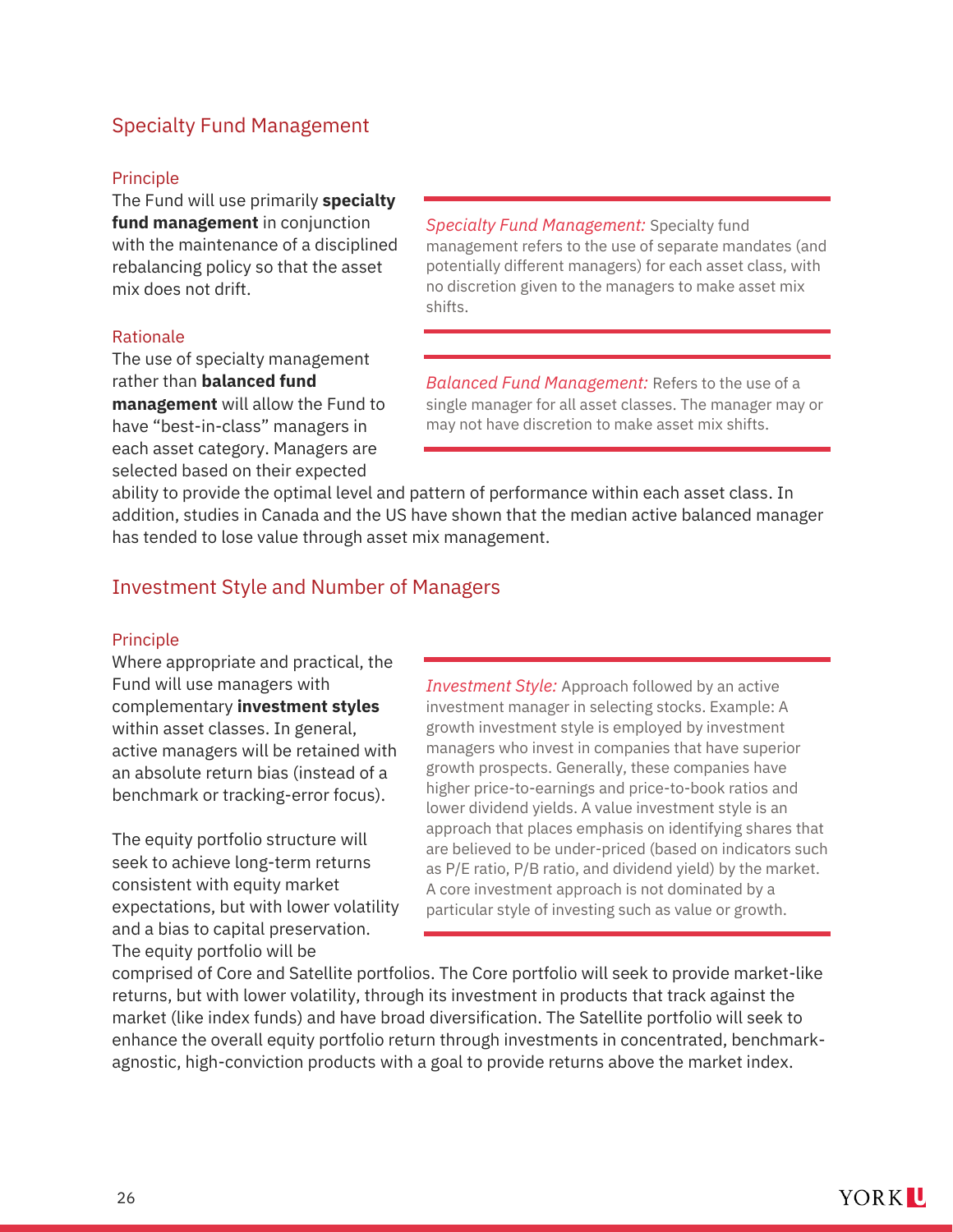The Fund will have a multi-manager structure with at least one manager for each asset class in the asset mix policy, but the total number of managers will be optimized to ensure overall cost-efficiency. In addition, the multi-manager structure will be such that it produces a return that promises value added relative to the asset class benchmark.

#### Rationale

Investment managers – particularly managers of equity investments - exhibit distinct and consistent management biases or styles. These styles can be combined, within asset classes, in teams of managers so that returns are preserved, and the aggregate level of risk is lowered. A lower number of managers, however, can result in lower manager costs and lower monitoring costs. Additionally, over-diversification can dilute the aggregate value added from a multi-manager structure by moving the total asset class closer to a structure akin to the benchmark.

The key risks being managed in the public market equity portfolio are the absolute volatility of returns and the preservation of capital during equity bear markets. The public equity portfolio will be invested in a manner expected to produce strong long-term performance and provide protection during down equity markets. The Core and Satellite portfolio structure helps achieve this goal.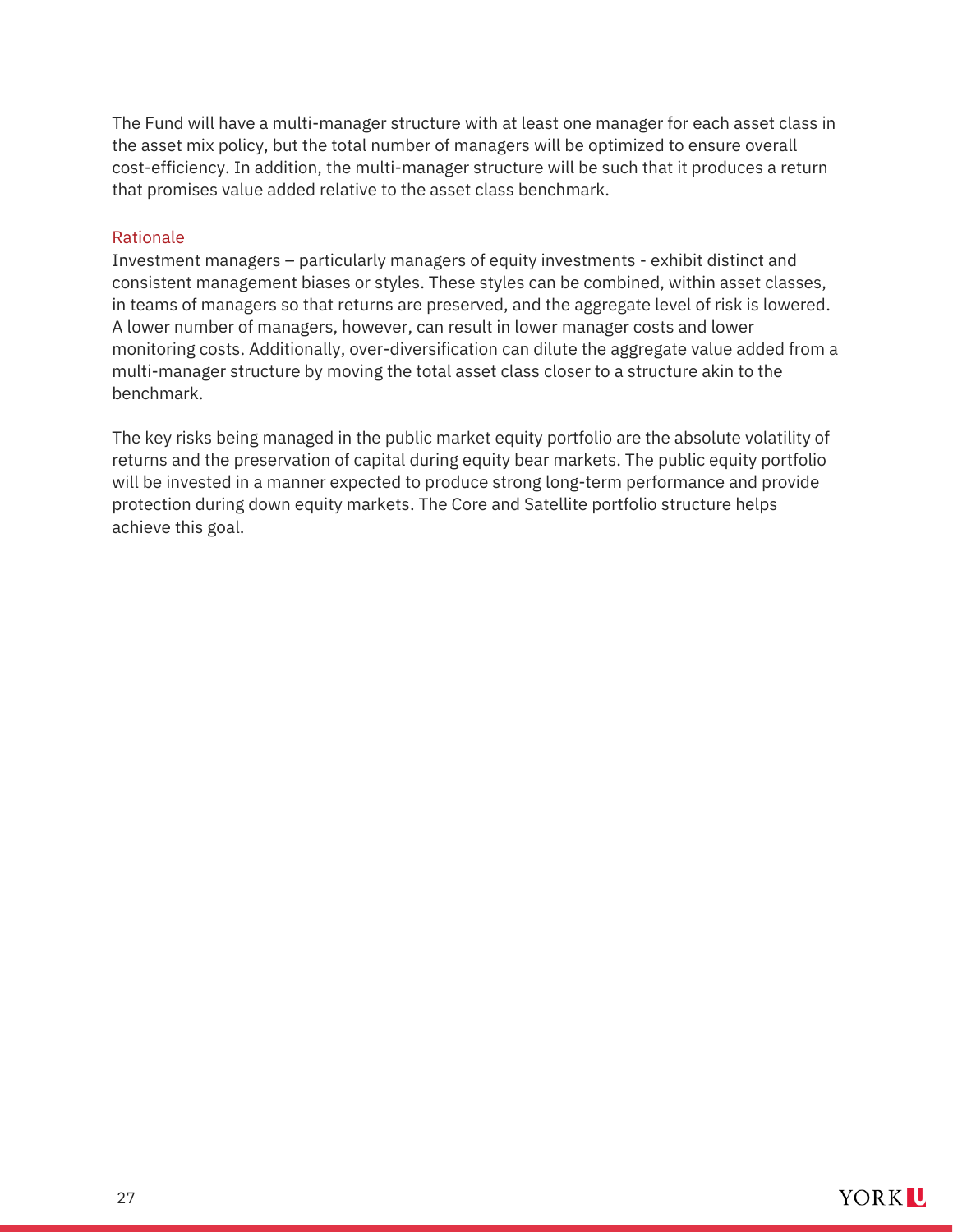# <span id="page-27-0"></span>Ongoing Monitoring Principles

# <span id="page-27-1"></span>Measurement Period

#### Principle

For publicly traded or liquid investments, performance will be assessed over rolling four-year periods, and reviewed on a quarterly basis.

Illiquid investments will be evaluated following two years' worth of investment performance, and for periods of not less than two years.

#### Rationale

It is important to allow for a reasonable time horizon to measure quantitative Fund and individual manager mandate performance. At the Fund level, returns achieved by different asset classes change with market cycles and it is necessary to have the appropriate time to assess the success of the strategy. At the mandate level, studies have shown that style has a strong impact on a manager's returns.

In hiring each manager, it is important to clearly understand the types of market conditions during which the manager should be expected to underperform and to outperform. Shorterterm performance assessment should focus on understanding what has been driving the benchmark over the recent period and determining whether the manager's performance is in accordance with expectations. Thus, a manager's underperformance during a period which underperformance would normally have been expected should not be viewed in a negative context. Conversely, outperformance during a period which the manager was expected to underperform could be a cause for concern, as this would imply the fund manager did not respect the investment philosophy and strategy for that fund.

For portfolios that are not benchmark-focused, it will be necessary to evaluate manager performance against objectives over a longer time horizon. Benchmark-agnostic portfolios can display very different performance patterns compared to benchmarked portfolios and can therefore underperform or outperform for considerable periods. The key measurement period for assessing performance for individual managers will be a full market cycle – for ease of tracking, a market cycle will be assumed to span a four-year period (although it is recognized that any particular cycle is likely to be either shorter or longer than this). During interim periods, the monitoring will focus on patterns of performance specific to the individual manager's mandate (i.e., whether the return over a specific period is consistent with expectations given the factors that drove the markets included in their mandate).

Prolonged periods of manager underperformance can, however, be costly for the Fund, and the reality is that very few decision-makers have tolerance for prolonged underperformance. A four-year time period provides a reasonable compromise between: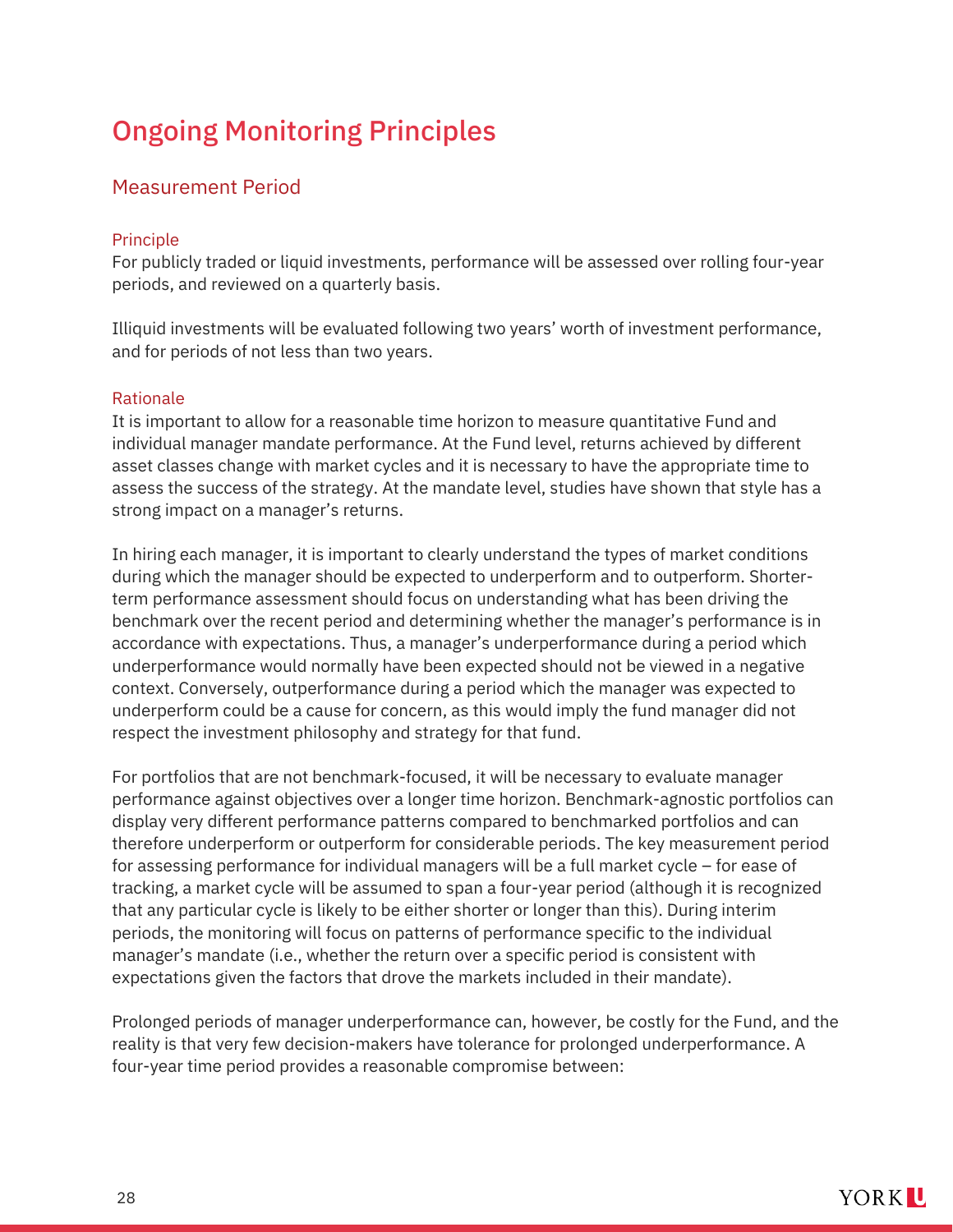- $\rightarrow$  the requirement for sufficient time to prove success; and,
- a realistic time frame within which fiduciaries will tolerate underperformance.

Illiquid assets will only be evaluated following two years' worth of performance as the J-curve effect that is present earlier in investment period can dramatically obscure the actual success of a manager, particularly in the early days of an allocation.

# <span id="page-28-0"></span>**Benchmarks**

#### Principle

Benchmark targets will be the primary basis of assessment for the Fund's managers' performance. A benchmark target, along with the **real rate of return** target will be the primary tools for assessment at the Fund level. Appropriate benchmarks will be identified for the Fund and for each asset class and manager mandate. **Peer group** comparisons will be used sparingly.

*Real Return:* Inflation-adjusted return.

*Peer Group:* Term sometimes used to describe the total number of operators or competitors in a particular field (for example, a group of equity investment managers), or the number of available stocks from which a portfolio is selected. Investment manager performance surveys are also referred to in this way.

#### Rationale

Benchmarks based on market indices reflect the primary investment opportunity set for a given asset class. Market index returns can be replicated using low-cost index management, and therefore provide an objective hurdle for active management. Constituents of benchmarks are transparent and are (generally) unbiased as well as being specified in advance.

Even where a relevant market index does not exist, a benchmark still needs to be selected to assess whether the investment manager or strategy is providing returns in line with the expectation when the manager/strategy was selected. Benchmarks may include a return in excess of cash or an absolute return target.

Peer groups, on the other hand, while useful to a point, have certain inherent characteristics that render them less valid as performance targets. Peer group comparisons do not always recognize differing mandates or investment restrictions placed on managers. Also, survivor bias, where poor performing managers fall out of the measurement group, may be inherent in peer groups.